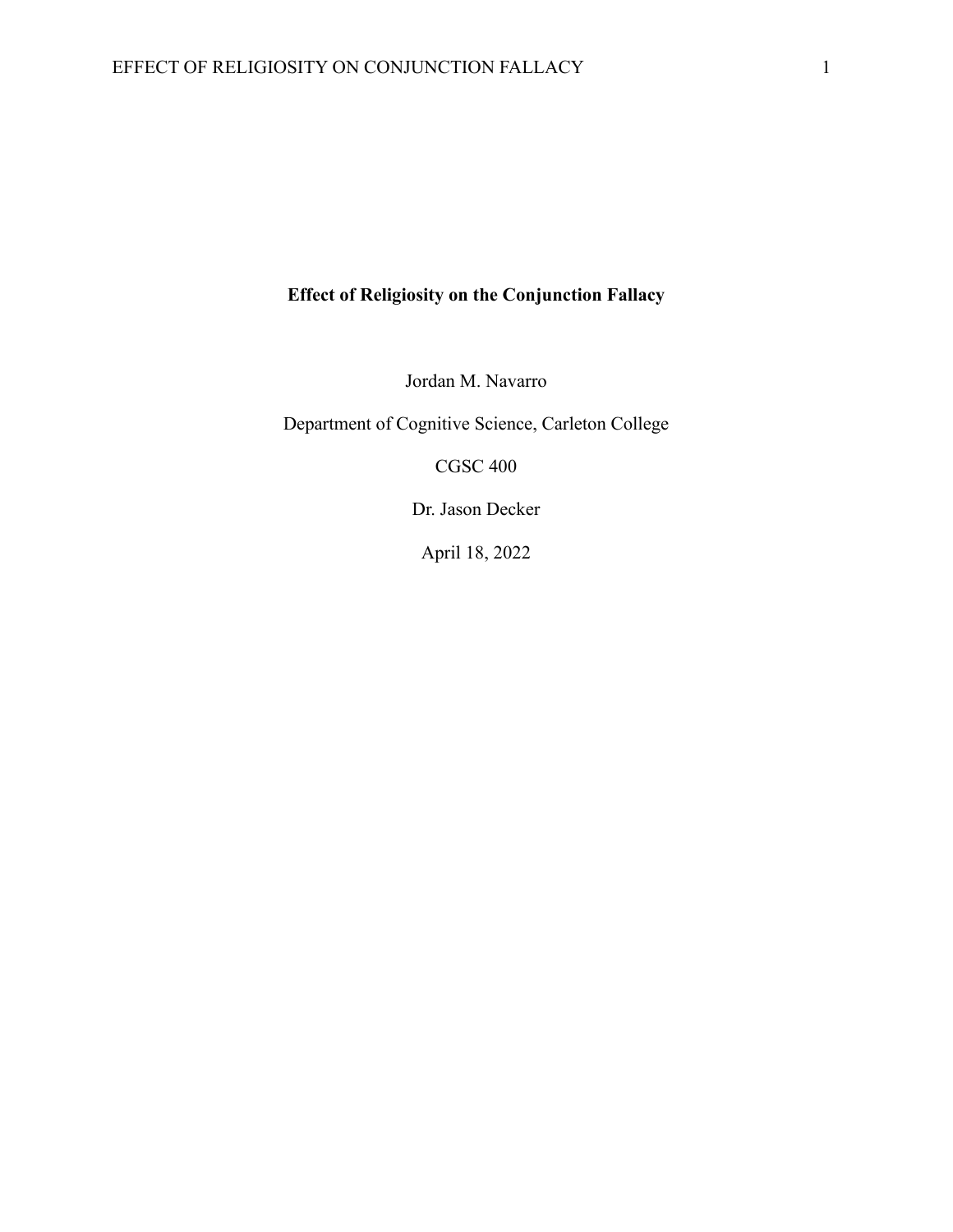#### **Abstract**

This paper is an examination of the published literature that is centered around the conjunction fallacy, religiosity, and the relationship between them based on various books and journal articles. Both the conjunction fallacy and religiosity continue to be relevant in the current literature, yet they are more often explored separately than collectively. This paper examines both these topics in a more collective manner by discussing results obtained from research conducted across various disciplines, including cognitive science, philosophy, psychology, and theology. There are 18 items included in this review, and the period of time it covers spans from 1977 to 2021. Consideration of the included literature demonstrates that there is much contention with regard to the effect of religiosity on the conjunction fallacy—that is to say, some articles indicate that religiosity leads people to being more likely to commit conjunction errors, whereas other articles indicate the very opposite—that there is no difference, in terms of likelihood to commit conjunction errors, between those who are religious and those who are not. Additionally, this paper explores the relationship between religiosity and intuitive thinking, the dual-process theory, and articles pertaining to human reasoning ability more generally.

*Keywords*: conjunction fallacy, human reasoning, religiosity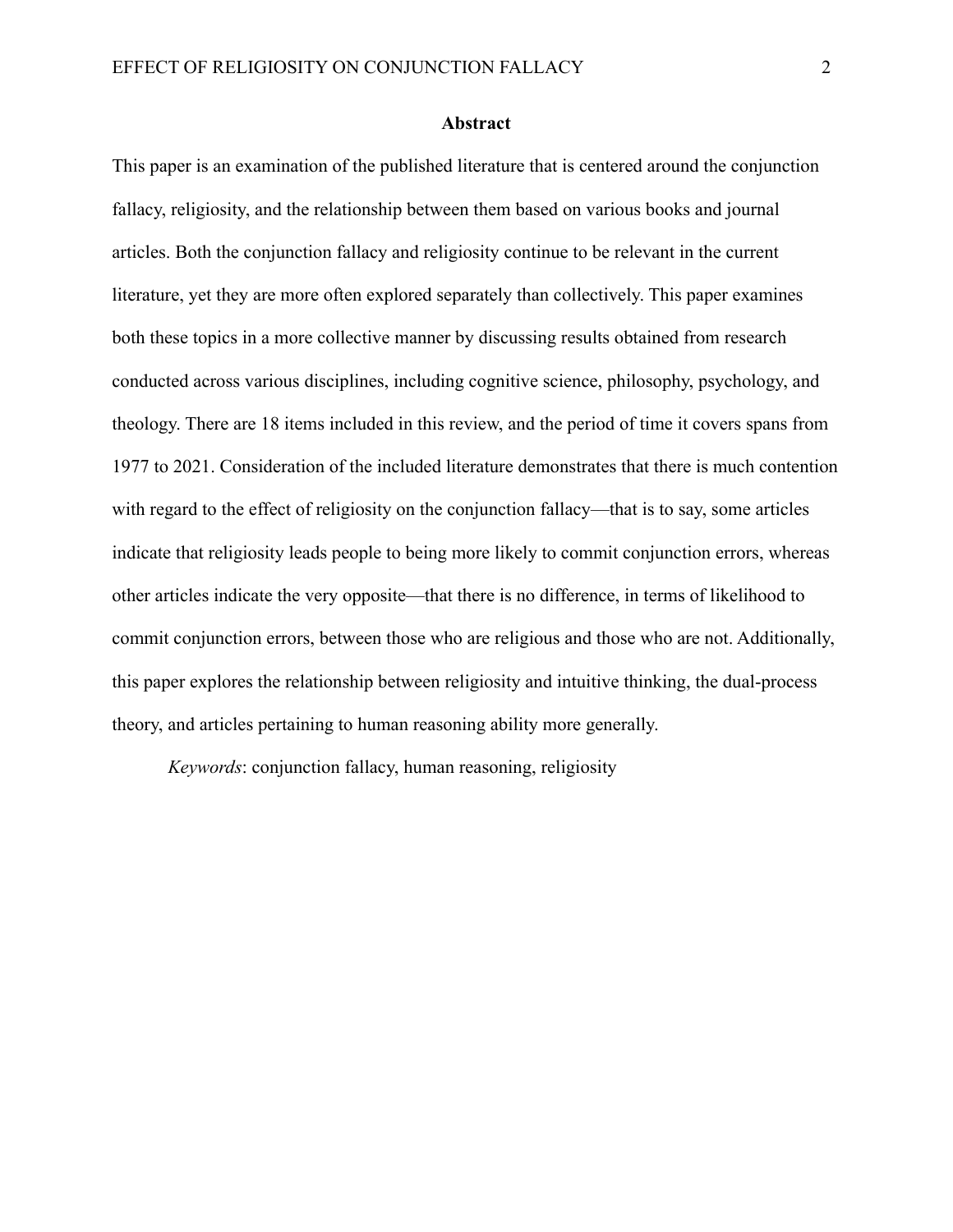#### **Effect of Religiosity on the Conjunction Fallacy**

Probability is the branch of mathematics concerned with numerical descriptions with regard to how likely some event is to occur, or how likely it is that some proposition is true. The probability of an event is expressed as a real number between 0 and 1, where 0 indicates impossibility of the event and 1 indicates certainty. An event with a higher probability is more likely to occur than one whose probability is lower. For example, suppose that you are flipping a fair (unbiased) coin. Since the coin is fair, the two possible outcomes ("heads" and "tails") are both equally probable. And since no other outcomes are possible, the probability of the coin landing on heads is 50% and the probability of the coin landing on tails is also 50%.

One of the most fundamental laws of probability is the extension rule (Tversky  $\&$ Kahneman, 1983). The probability of an event *A* may be written as *P*(*A*). An extension of some event is a set that includes all the possible outcomes of that event. So if the extension of event *A* includes the extension of event *B* (that is,  $Ext(A) \supseteq Ext(B)$ ), then the probability of event *A* will necessarily be greater than or equal to the probability of event *B* (that is,  $P(A) \ge P(B)$ ) (see Figure 1). Tversky and Kahneman (1983) write, "Because the set of possibilities associated with a conjunction  $[A&B]$  is included in the set of possibilities associated with [event]  $[B]$ , the same principle can also be expressed by the conjunction rule  $[P(A\&B) \leq P(B)$  (or  $P(A\&B) \leq P(A))$ ]" (p. 294). That is, a conjunction cannot be more probable than one of its constituents (Tversky  $\&$ Kahneman, 1983).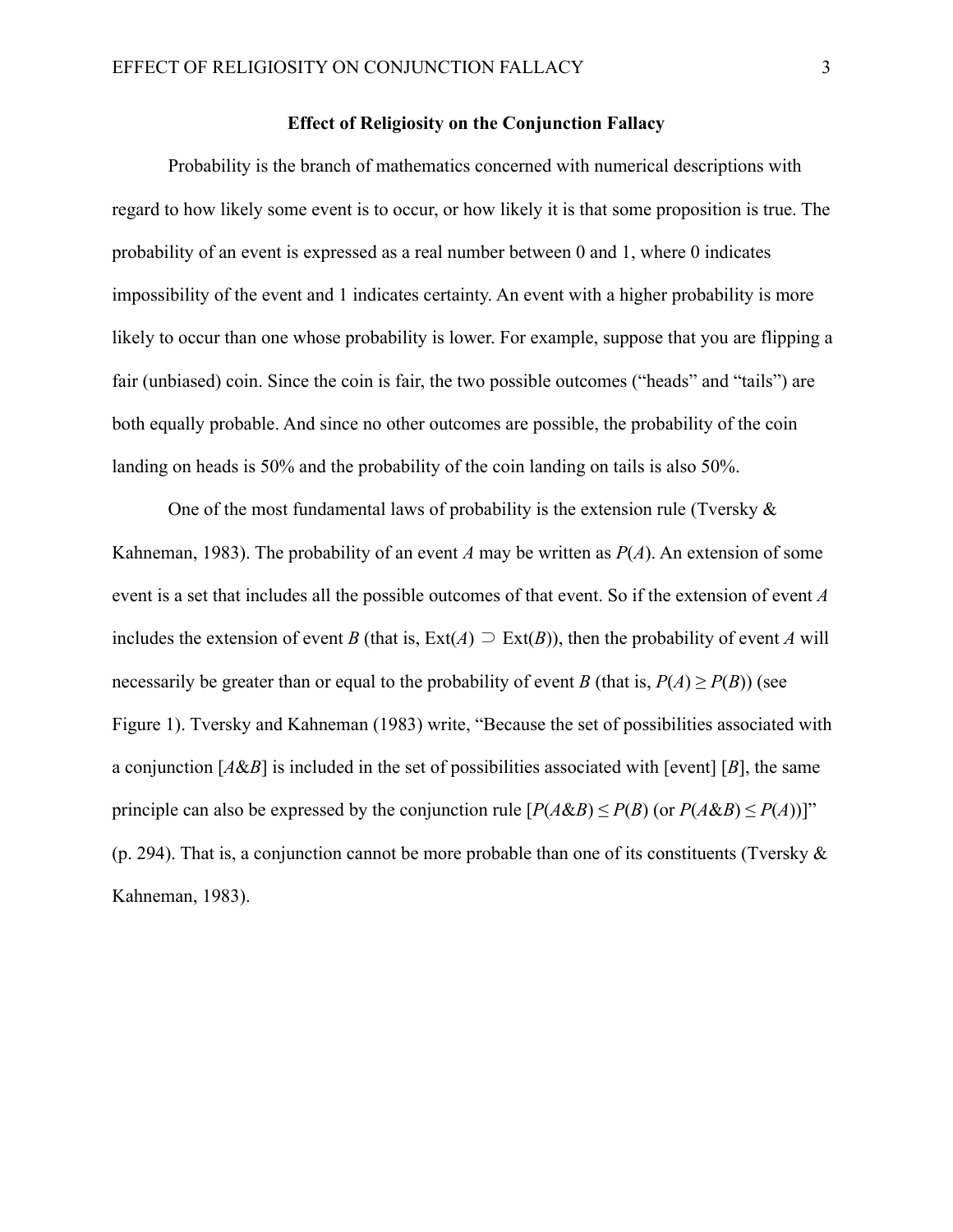#### **Figure 1**

*Extension Rule in Probability Theory*



*Note.* Because all the possible outcomes of event *B* (that is, the extension of event *B*) are fully contained within all the possible outcomes of event *A* (that is, the extension of event *A*), it is impossible for event *B* to obtain without event *A* obtaining. It follows then that the probability of event *A* will necessarily be greater than or equal to the probability of event *B*. Own work.

In the last couple of decades cognitive psychologists have shown that, in certain contexts, people tend to reason in ways that violate standard rules of logic and probability theory (Gilovich et al., 2002; Hastie & Dawes, 2001; Samuels et al., 2002, as cited in Moro, 2009). However, it is not clear how we should interpret these results and the criteria which we use to assess people's performance are not straightforward matters. As a result, these issues have led to various debates among both psychologists and philosophers (Adler, 1984, 1991; Cohen, 1981, 1982; Gigerenzer, 1996; Kahneman & Tversky, 1996; Samuels & Stick, 2004, as cited in Moro, 2009).

In this paper I will focus on a particular error people seem especially prone to commit that is centered around conjunctions; the tendency to commit this error is known as "the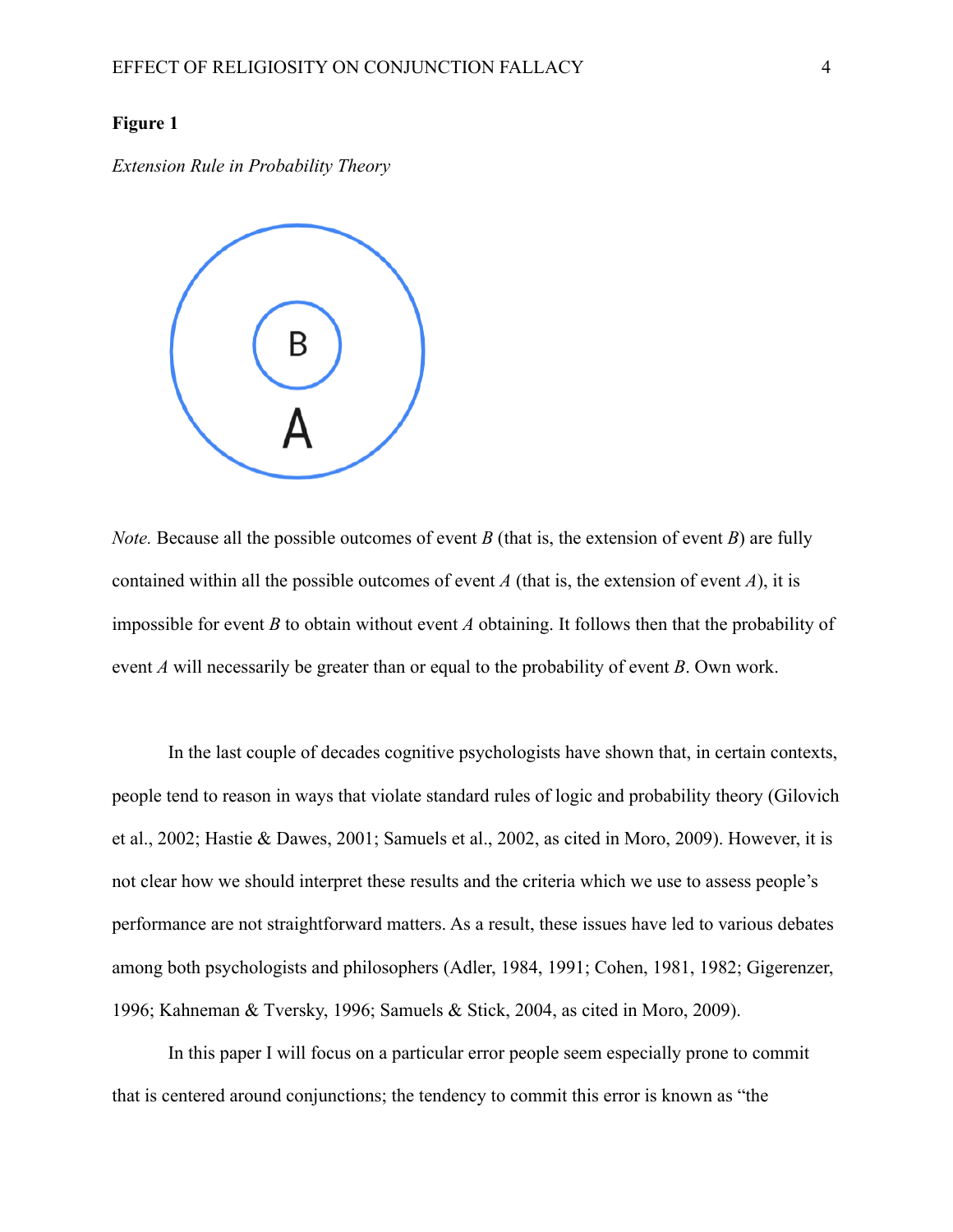conjunction fallacy". The conjunction fallacy occurs when one judges a conjunction (for example, "A and B") to be more probable than one of its conjuncts (either "A" or "B"). Perhaps the most notable instance of this fallacy is the Linda problem, where the following puzzle is considered:

Linda is 31 years old, single, outspoken and very bright. She majored in philosophy. As a student, she was deeply concerned with issues of discrimination and social justice, and also participated in anti-nuclear demonstrations. [Which of the two alternatives is more probable?]

 $[(a)]$  Linda is a bank teller.  $(T)$ 

 $[(b)]$  Linda is a bank teller and is active in the feminist movement. (T&F) (Tversky & Kahneman, 1983, pp. 297, 299)

Most people (85%) who are presented with this puzzle indicate that the conjunction (b) is more probable than the single event (a), despite the fact that this violates the conjunction rule in probability theory: the probability of a conjunction cannot exceed the probability of any of its conjuncts (see Figure 2) (Moro, 2009; Tversky & Kahneman, 1983). Moro (2009) justified this as follows:

If event (b) (in symbols,  $[T]$ &F) occurs, then, necessarily, event (a) (in symbols,  $[T]$ ) will occur as well, that is, if Linda is a feminist bank teller, necessarily, she will be a bank teller. But event (a) may occur without (b) occurring, that is, Linda may be a non-feminist bank teller. Thus, (b) can never be more likely to occur than (a). (p. 2)

Through this research, the existence of the conjunction fallacy became widely recognized. But that does not mean that there are no longer any interesting questions to explore. One such question is whether the tendency to commit conjunction errors is uniformly spread throughout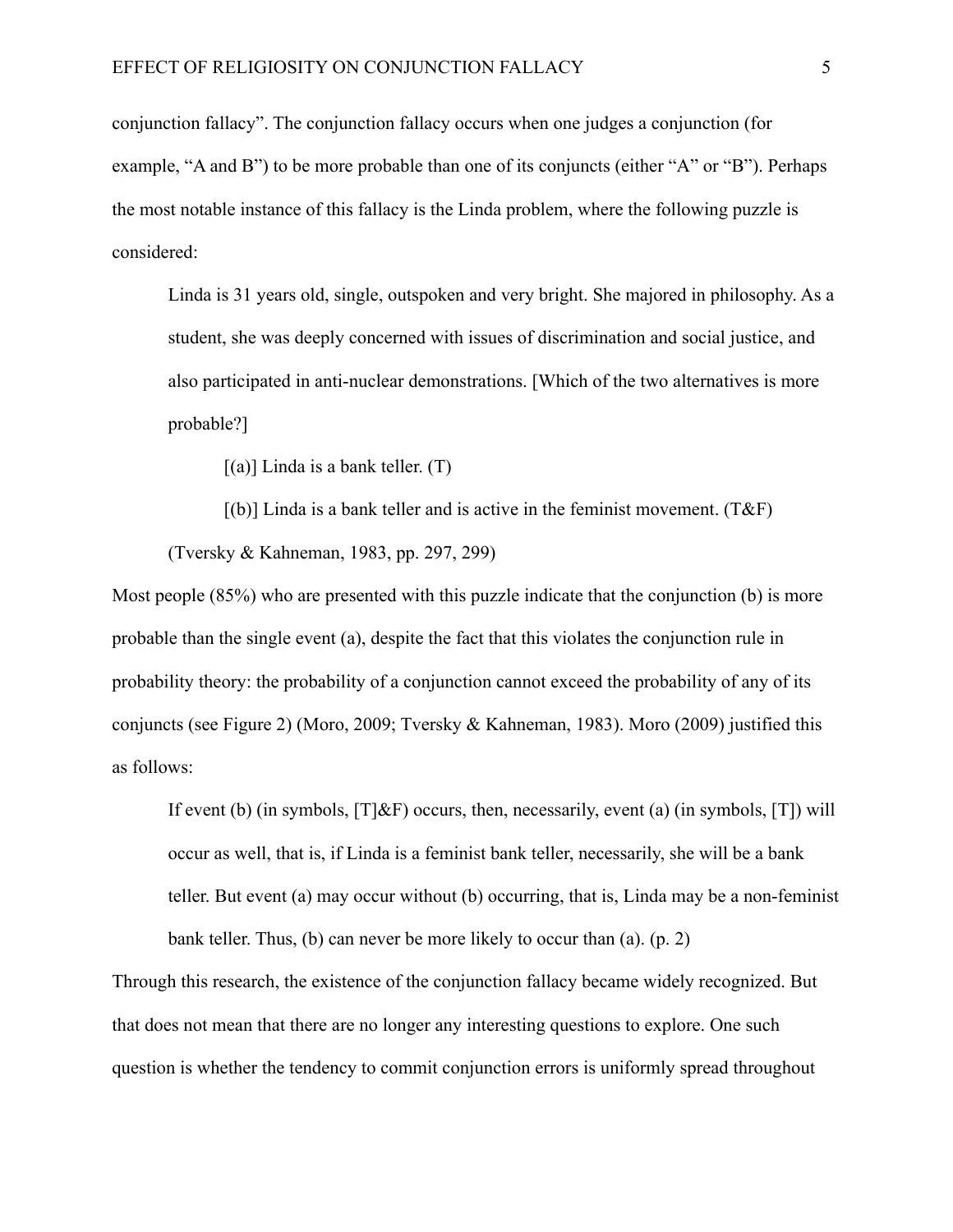the general population or if there are any specific factors that might make certain population groups more or less susceptible to the conjunction fallacy. And while there are a myriad of factors that could potentially be explored with regard to the conjunction fallacy, I will focus on religiosity for the purposes of this paper.

### **Figure 2**





*Note.* If the conjunction of any two events obtains, then it must be the case that at least one of its conjuncts has obtained. Indeed, while it is possible for either event *A* or event *B* to obtain without both events *A* and *B* obtaining, it is impossible for both events *A* and *B* to obtain without either event *A* or event *B* obtaining. It follows then that the probability of both events *A* and *B* obtaining together cannot exceed the probability of either event *A* or event *B* obtaining individually. Own work.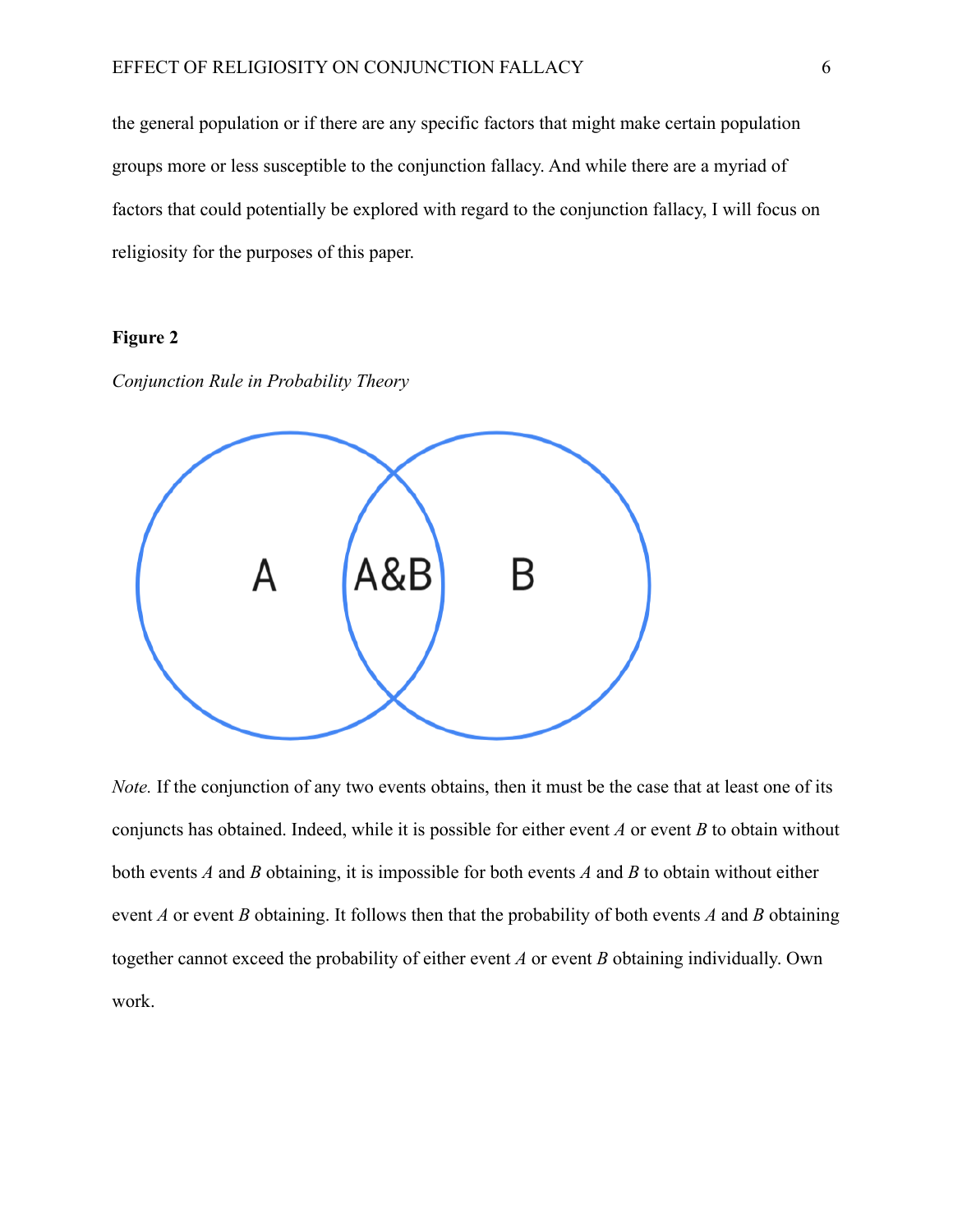Kahneman (2011) discusses two modes of thought, namely System 1 and System 2, to describe the two different thought processes people go through when making decisions; this is known as the "dual-process theory". The foundations of dual-process theory likely comes from William James, an American philosopher, historian, and psychologist, and the first educator to offer a psychology course in the United States. James distinguished between two ways of knowing things (Weed, 2008). Weed (2008) writes:

one could know something intuitively, in direct experience, as one sees a paper or a desk that is immediately before one's eyes, which he described as "an all around embracing" of the object by thought, or one could know through "an outer chain of physical or mental intermediaries connecting thought and thing," as westerners know Indian tigers. (p. 3)

James understood the intuitive form of knowledge as direct apprehension that was unmediated by anything, and truth for intuitive knowledge was a matter of awareness of one's direct experiences (Weed, 2008). In contrast, knowledge in the other sense was more representational. That is, one could only know that a belief was true if they arrived at it based on a context that the world would have to supply (Weed, 2008). For James, the intuitive form of knowledge is what could allow people to overcome unprecedented situations, whereas the representational form of knowledge derived its contents only from past experiences—describing it as "only reproductive".

System 1 is often described as a reflex system in the sense that it is fast, intuitive, and emotional (Kahneman, 2011). Its operations can be characterized as an automated mode of thinking. Tay et al. (2016) write, "It is generated without much conscious effort and channels the available information through a subconscious pattern recognition based on similar past situations…this is often described as the 'gut feeling'." (Hogarth, 2001; Hogarth, 2005, p. e98) System 1 comes into effect when we address problems that we have significant prior experience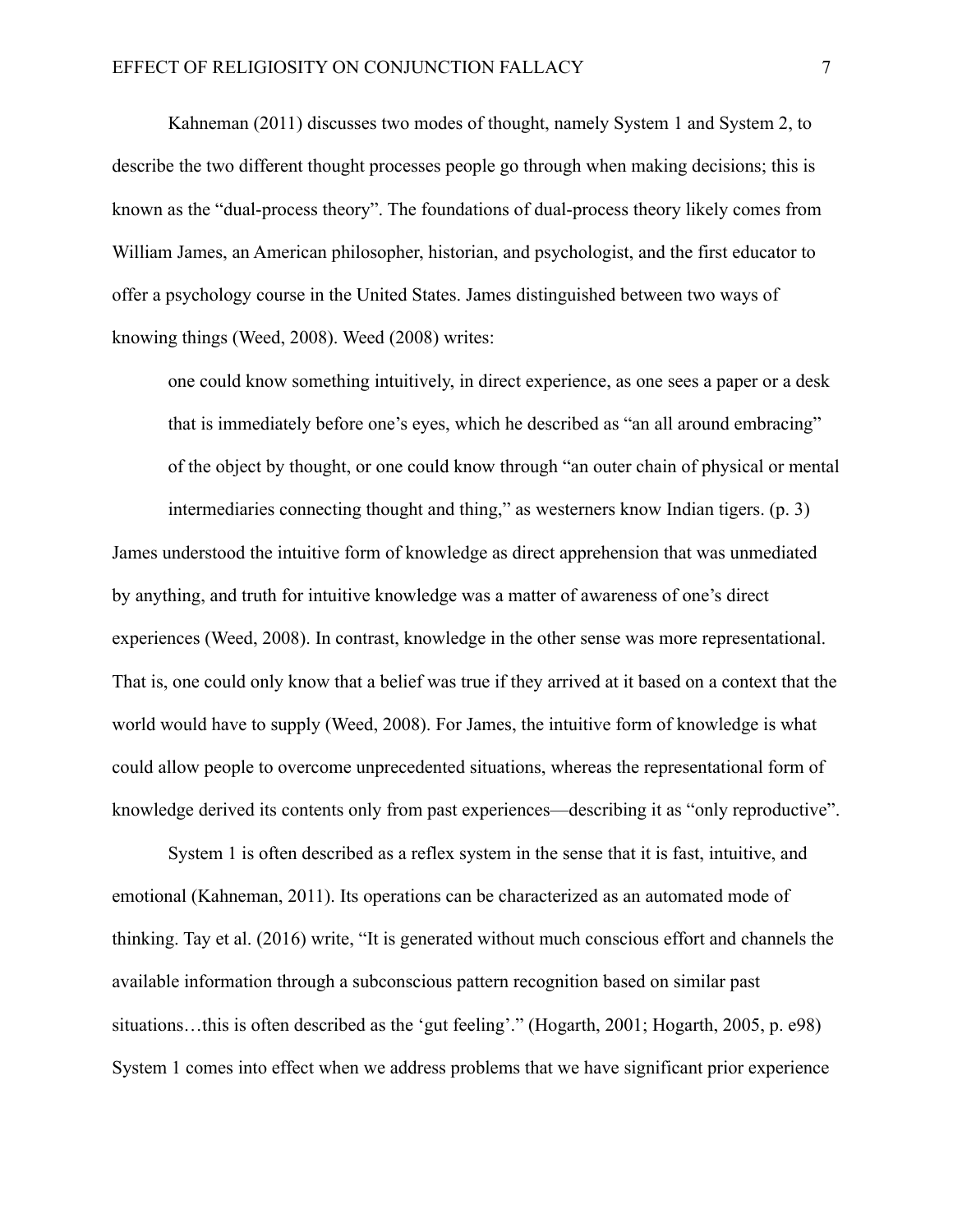with, when we address problems that seemingly require little to no mental effort to solve, and when we are under time constraints (Tay et al., 2016).

In contrast, System 2 is the slower, more analytical, more logical side to the thinking process (Kahneman, 2011). Its operations can be characterized as careful procedures which incorporate logical judgment and mental searches for additional information based on prior learning and experience (Tay et al., 2016). While it is indeed much slower and more cognitively demanding than System 1, System 2 is more likely to lead to better decisions being made (Tay et al., 2016). Tay et al. (2016) write, "The analytical system is engaged usually when there is uncertainty, complexity, or the outcomes give little room for error but there is time to think." (Croskerry, 2008; Moulton et al., 2007, p. e98)

That said, System 2 is *lazy*. Instead of it being the case that System 2 evaluates problems which immediately appear simplistic, System 1 will operate unopposed, even at the cost of arriving at a correct answer—System 2 is *that* much more inclined to not emerge until absolutely necessary (Kahneman, 2011). Although System 1 is more likely to lead to incorrect assessments being made than System 2, the fast and frugal heuristics which it is packaged with are generally useful, and this is why we rely on it more immediately than System 2.

In the Linda problem people are given a representative description of a fictitious person named Linda and asked to evaluate whether a conjunction used to describe her is more or less probable than one of its conjuncts. In accordance with both the conjunction and extension rules in probability theory, we would expect them to arrive at the conclusion that the option containing only one of the conjuncts is more probable. But, again, 85% of people did not arrive at this conclusion. Tversky and Kahneman (1983) argue that most people get this problem wrong because they rely on a heuristic procedure known as "representativeness" when making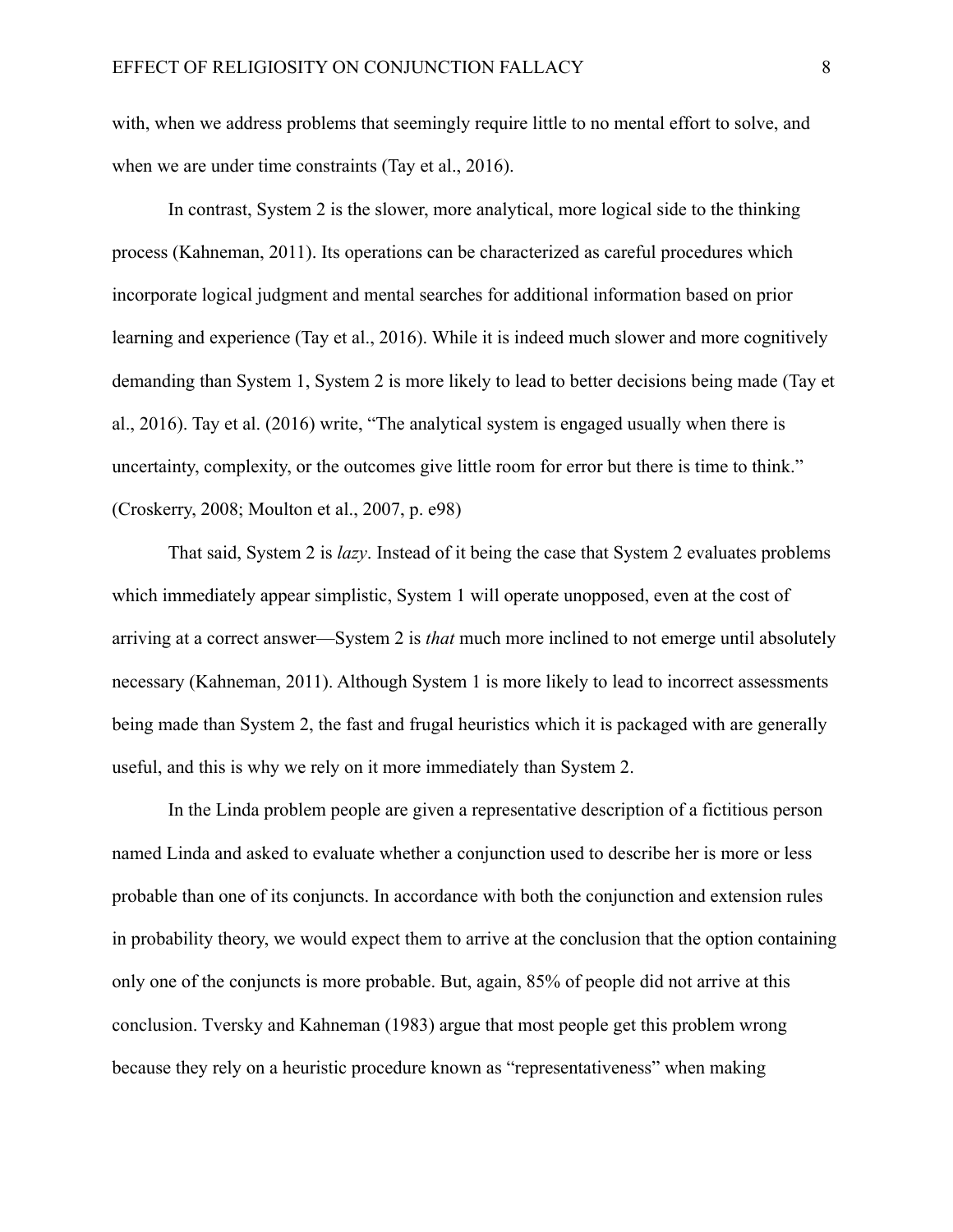probability judgments. The option containing the conjunction seems more representative of Linda because it offers a seemingly higher-quality description of the sort of person that Linda *would* be if she was deeply concerned with issues of discrimination and social justice and participated in anti-nuclear demonstrations. However, the representativeness of some description has no bearing on the probabilities of particular alternatives, so the option containing the conjunction should still be attributed a lower probability than the option containing only one of its conjuncts.

Representativeness is an assessment of the degree of correspondence between an outcome and a model (Tversky & Kahneman, 1983). Referring back to the fair coin example, one might empirically investigate representativeness by asking people which of two sequences of heads and tails is more representative of a fair coin. Tversky and Kahneman (1983) comment on the directionality of this relation more generally:

It is natural to describe a sample as more or less representative of its parent population or a species (e.g., robin, penguin) as more or less representative of a superordinate category (e.g., bird). It is awkward to describe a population as representative of a sample or a category as representative of an instance. (p. 296)

That is, it would make little sense to say that some larger, more general group is representative of a smaller, more specific group to which it is related, as the smaller group necessarily partially constitutes that larger group. Instead, it makes much more sense to describe the smaller group as more or less representative of the larger group, as the larger group is the entire group from which the smaller group is derived. The Linda problem can be understood as a scenario where a representative description attempts to show that a category (either that Linda is a bank teller or that Linda is a bank teller and is active in the feminist movement) is representative of various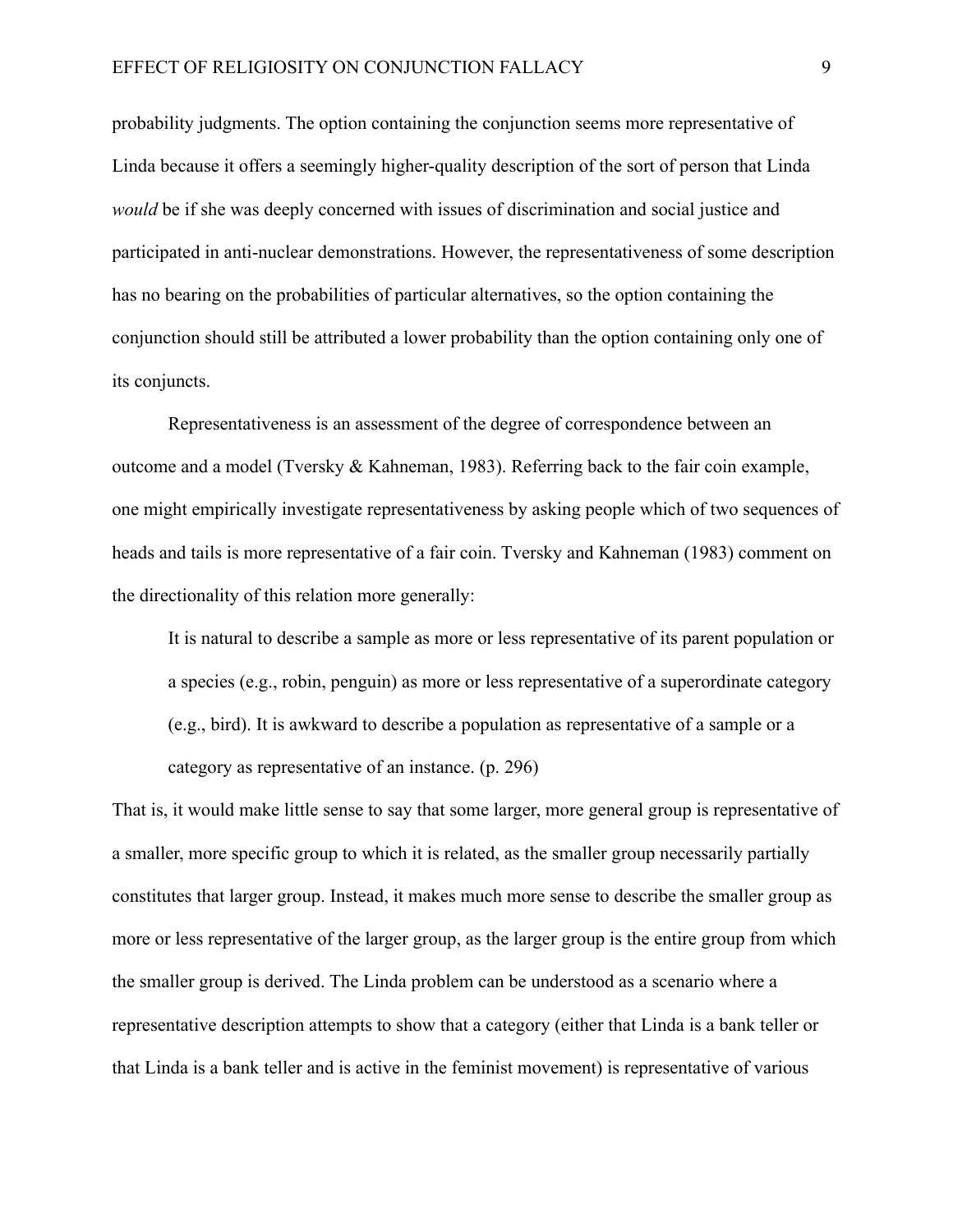instances (these include the qualities attributed to her, her major, how she felt about particular issues as a student, and what she did about them). In consideration of my previous explanation, it should be apparent by now that it does not make sense to attribute a greater probability to a particular category on the basis of the perceived degree of correspondence it has in relation to particular instances.

Tversky and Kahneman (1983) write, "When the model and the outcomes are described in the same terms, representativeness is reducible to similarity." (p. 296) Similarity between two or more things is what leads people to make judgments with representativeness in mind instead of making valid probability judgments, and, more pertinently, System 1 is what allows us to erroneously reason in this manner more generally. As we have already discussed, one of the situations where System 1 comes into effect is when we address problems that seemingly require little to no mental effort to solve, and the Linda problem is a prime example of this. Clearly, then, the automatic System 1 manages to make us much more susceptible to the conjunction fallacy than if we were to primarily rely on the more analytical System 2.

Holdcroft (2006) determined that religiosity is a complex concept and difficult to define for two reasons. The first reason is that the English language is incredibly imprecise (Holdcroft, 2006). By this, I take it she means that the flexibility in meaning to words and phrases leaves much room for interpretation, and this allows every person to experience language in a very different way. Holdcroft (2006) writes, "Colloquially, in *Roget's Thesaurus* (Lewis, 1978), religiosity is found to be synonymous with such terms as religiousness, orthodoxy, faith, belief, piousness, devotion, and holiness." (p. 89) Indeed, the fact that religiosity can be interpreted in all these different ways showcases that the impreciseness of the English language can inhibit our understanding of words and phrases more generally. But impreciseness does not only affect our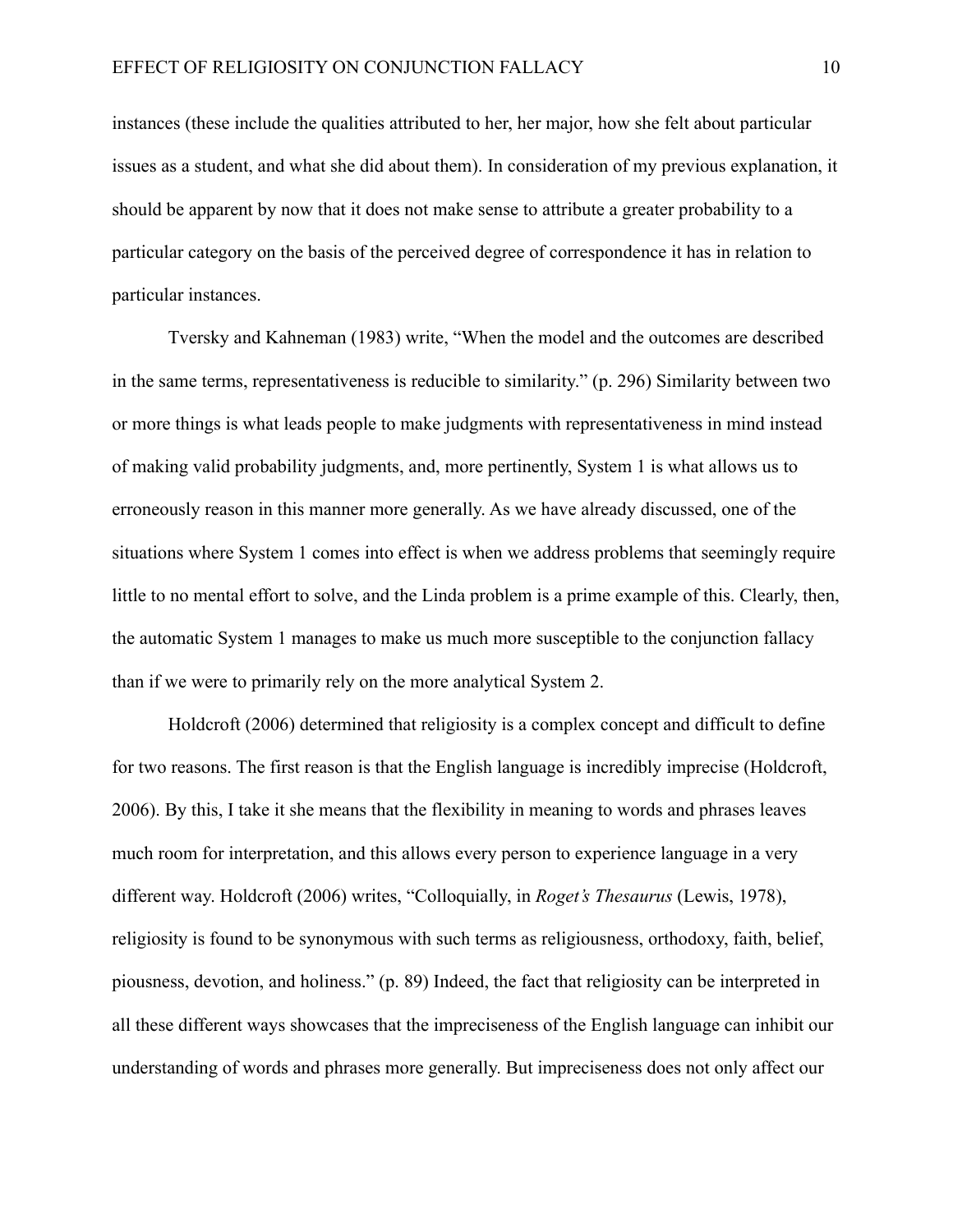interpretations of various words and phrases; it also affects the ways in which we judge probabilistic assertions.

Balance Legal Capital LLP (2018) conducted a survey of 250 people who were asked to assess probabilistic phrases, such as "near certainty" and "significant likelihood", for their percentage chance of success (see Appendix). Rothkopf (2018) found that there was substantial variability in terms of the way that probabilistic phrases are interpreted. He writes, "The phrases '*significant likelihood*', '*serious possibility*' and '*reasonably arguable*' showed the largest variance between respondents, making them the phrases most likely to lead to confusion in legal advice." (Rothkopf, 2018, para. 9) These results suggest that there is little use in legal advice as commonly expressed simply because both lawyers and clients interpret it in noticeably different ways. And if people attribute widely different probabilities to phrases which seemingly call for similar judgments, then it should not be surprising that people struggle with assessing probabilities more generally.

Holdcroft (2006) also noted that interest in religiosity could be found across several academic disciplines and that each approaches religiosity in a different way (Cardwell, 1980; Demerath & Hammond, 1969, as cited in Holdcroft, 2006). For example, theologians might address religiosity from the viewpoint of faith, religious educators might address it based on belief and orthodoxy, psychologists might decide to focus on devotion, holiness, and piousness, and sociologists might consider belief acceptance, church attendance, church membership, doctrinal knowledge, and living the faith (Cardwell, 1980; Groome, 1998; Groome & Corso, 1999, as cited in Holdcroft, 2006). Indeed, the fact that religiosity is understood differently across academic disciplines suggests that there is no clear definition of it to which we can appeal. For the purposes of this paper, I consider religiosity to be a function of both a person's general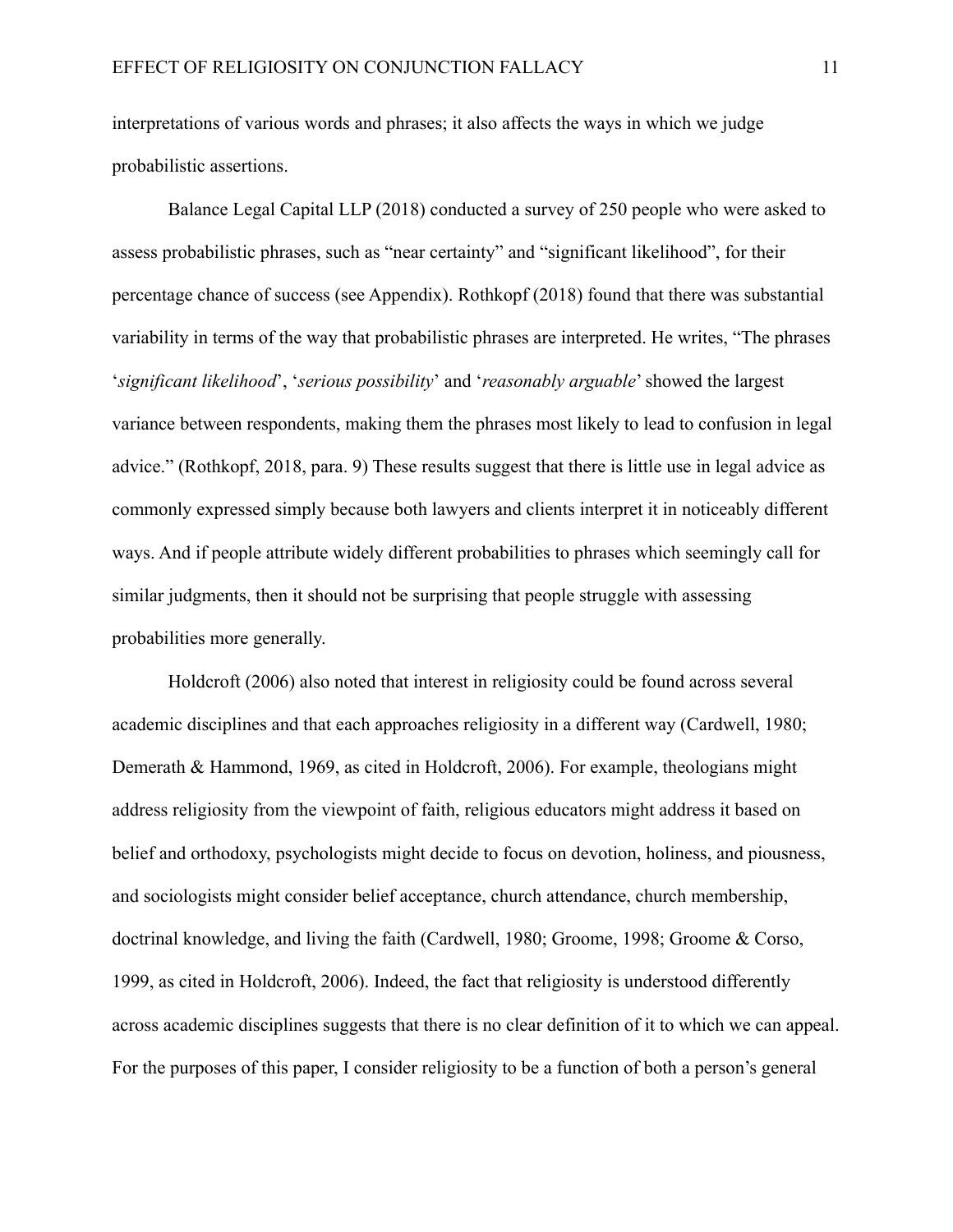tendency to commit themselves to religious beliefs and their inclination to resign to faith-based beliefs or belief systems instead of belief systems where evidence is of paramount importance. Although this definition might initially seem too broad to be applicable in any particular context, it fits very well in consideration of the articles subsequently explored.

Shenhav et al. (2012) found a link between religiosity and intuitive thinking. As we have already discussed, intuitive thinking is characterized by going with one's first instinct and quickly reaching decisions based on automatic cognitive processes (Kahneman, 2011; Shenhav et al., 2012). Bargh (1989) defined an automatic cognitive process as a type of cognitive processing which is "*unintentional*, *involuntary*, *effortless* (i.e., not consumptive of limited processing capacity), *autonomous*, and *occurring outside awareness*" (p. 3). This is important to note because there might be a relationship between susceptibility to the conjunction fallacy and intuitive thinking.

Lu (2015) tested a prediction of Seymour Epstein's integrative theory of personality, known as "cognitive-experiential self-theory" (CEST), that suggests that people with an experiential-intuitive cognitive style are more likely to commit conjunction errors than those with an analytical-rational cognitive style, and he tested this prediction using a revised Linda problem derived from Tversky and Kahneman (1983). Lu (2015) investigated the Linda problem in four variations (groups), and participants assessed various affirmative events and their respective conjunctions according to which group they were assigned (see Table 1). He found that rational and experiential cognitive styles did not influence the propensity for committing the conjunction fallacy in a way that was statistically significant, and this is contrary to what the CEST would predict (Lu, 2015). These results suggest that people who are characterized by an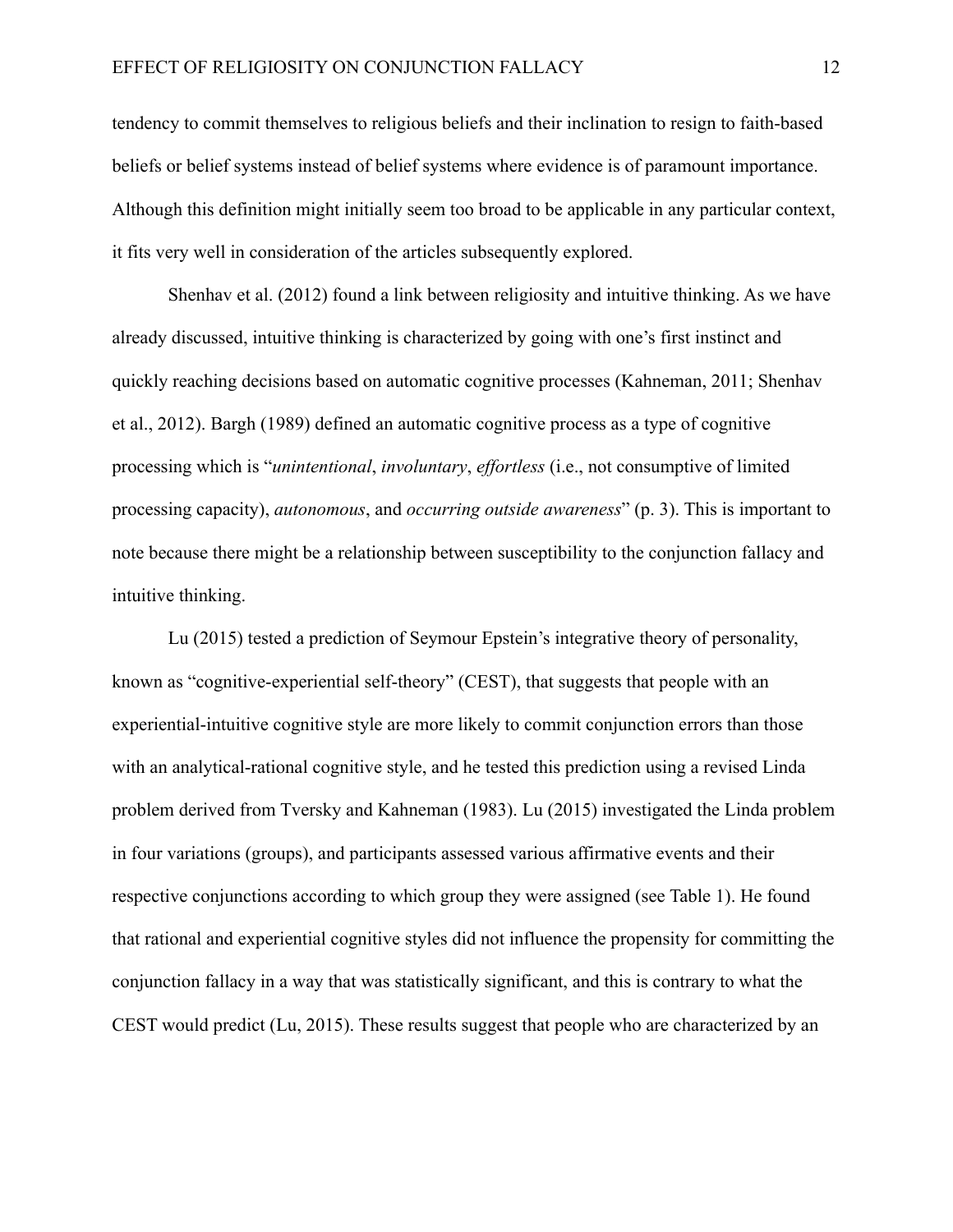analytical-rational cognitive style are not more inclined to adhere to the extension rule in probability theory than those who are characterized by an experiential-intuitive cognitive style.

Previous studies have shown that belief in non-theistic paranormal phenomena is positively associated with error rates in probabilistic reasoning (French & Stone, 2014; Irwin, 2009; Rogers, 2015; Wiseman & Watt, 2006, as cited in Rogers et al., 2018). Rogers et al. (2018) examined the extent to which belief in extrasensory perception (ESP), psychokinesis (PK) or life after death (LAD), plus need for cognition (NFC) and faith in intuition (FI), predict one's propensity for committing confirmatory conjunction errors. They had participants complete 16 confirmatory conjunction problems and, as a result of the study, arrived at three conclusions (Rogers et al., 2018). First, stronger paranormal belief was associated with committing 1.32 (as related to ESP), 3.16 (PK), or 1.27 (LAD) times more conjunction errors, respectively, and this supports previous claims that those who believe in paranormal phenomena are particularly susceptible to the conjunction fallacy (Brotherton & French, 2014; Dagnall et al., 2016; Prike et al., 2017; Rogers et al., 2009, 2011, 2016, 2017, as cited in Rogers et al., 2018). Second, those who believed in paranormal phenomena made a similar amount of conjunction errors regardless of whether the problem depicted a paranormal event or a non-paranormal one (Rogers et al., 2018). Third, those who believed in paranormal phenomena more strongly demonstrated more extreme confirmatory conjunction biases than those who were relatively skeptical of paranormal claims (Rogers et al., 2018). These results suggest that, more generally, believers of paranormal phenomena are more susceptible to the conjunction fallacy.

Bakhti (2018) examined the effects of religious priming, compared with reflective priming and neutral priming, on susceptibility to the conjunction fallacy. Priming occurs when a person's exposure to a certain stimulus influences his or her response to a subsequent stimulus,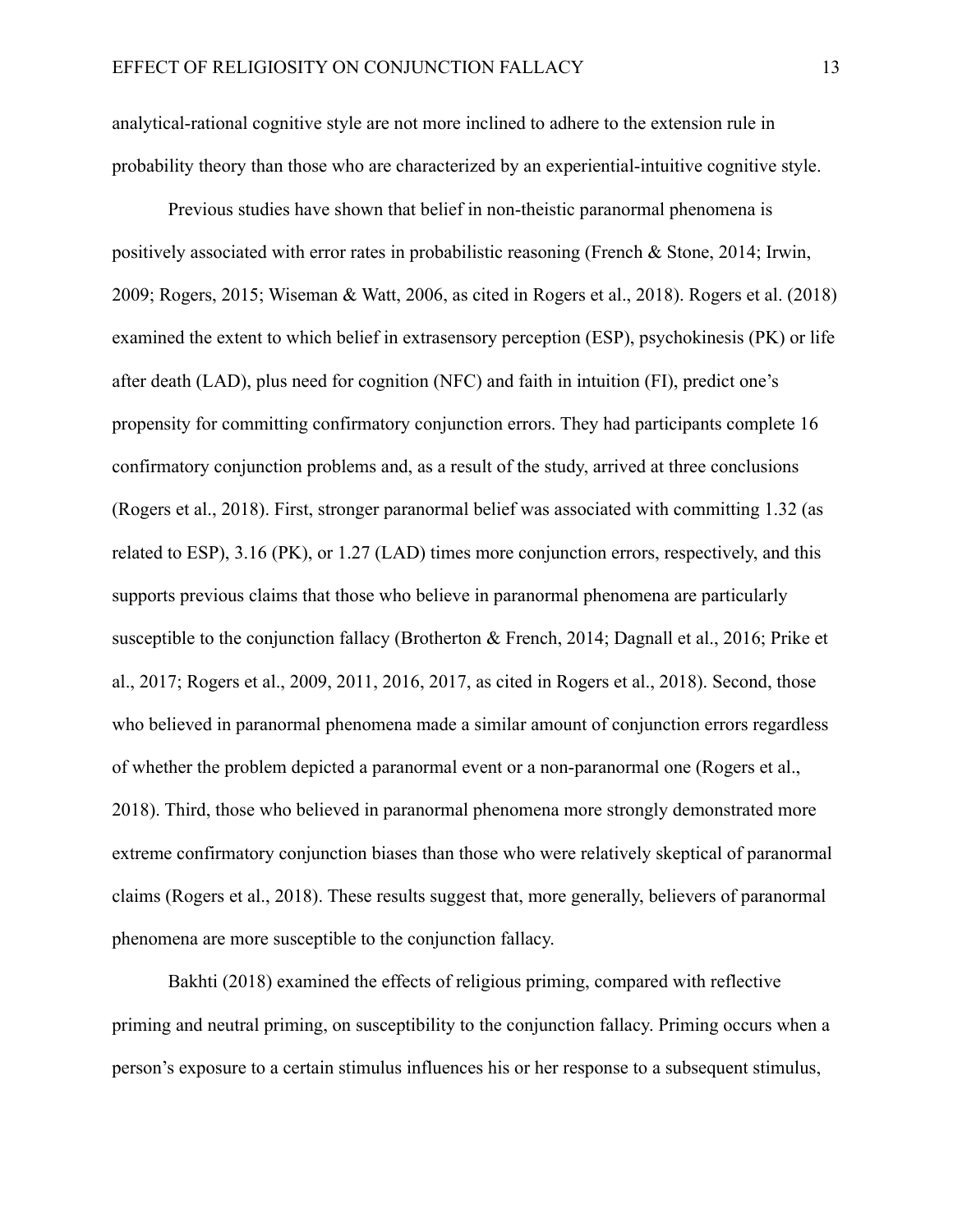without any awareness of the connection. In Bakhti's (2018) study, participants were randomly assigned to one of the three priming conditions, and priming occurred via a scrambled sentence task where participants had to rearrange words that were either religious (for example, "pray"), reflective (for example, "reason"), or neutral (for example, "paper") in terms of its content. After participants completed the scrambled sentence task (which contained a total of 10 sentences), they responded to a question assessing for the conjunction fallacy and a religiosity questionnaire (Bakhti, 2018). Bakhti (2018) writes, "The priming effect was expected to last [the duration of the conjunction fallacy question] because previous studies have shown that long-term semantic priming is effective after an 8-item lag between prime and target word" (Becker et al., 1997, as cited in Bakhti, 2018) (p. 188). Bakhti (2018) found that participants who had undergone the religious prime were significantly more likely to succumb to the conjunction fallacy, compared with those who had undergone the reflective priming condition. While these results clearly show that people who are under the effects of some religious stimulus are more likely to commit conjunction errors, it does not say much about people whose religious beliefs are more stable.

Wabnegger et al. (2021) examined the relationship between specific beliefs (belief in conspiracy theories, religiosity) and the susceptibility to conjunction errors in specific domains. In their experiment, participants were presented with scenarios related to COVID-19 conspiracies, miraculous healings, and situations found in daily life (control condition), and each scenario included one statement about a single event and a second statement about a conjunction of two events co-occurring (Wabnegger et al., 2021). Wabnegger et al. (2021) hypothesized both that the belief in conspiracy theories would be positively associated with the susceptibility to conjunction errors in the COVID-19 conspiracy-related scenarios and that general religiosity would be positively associated with the susceptibility to conjunction errors in the scenarios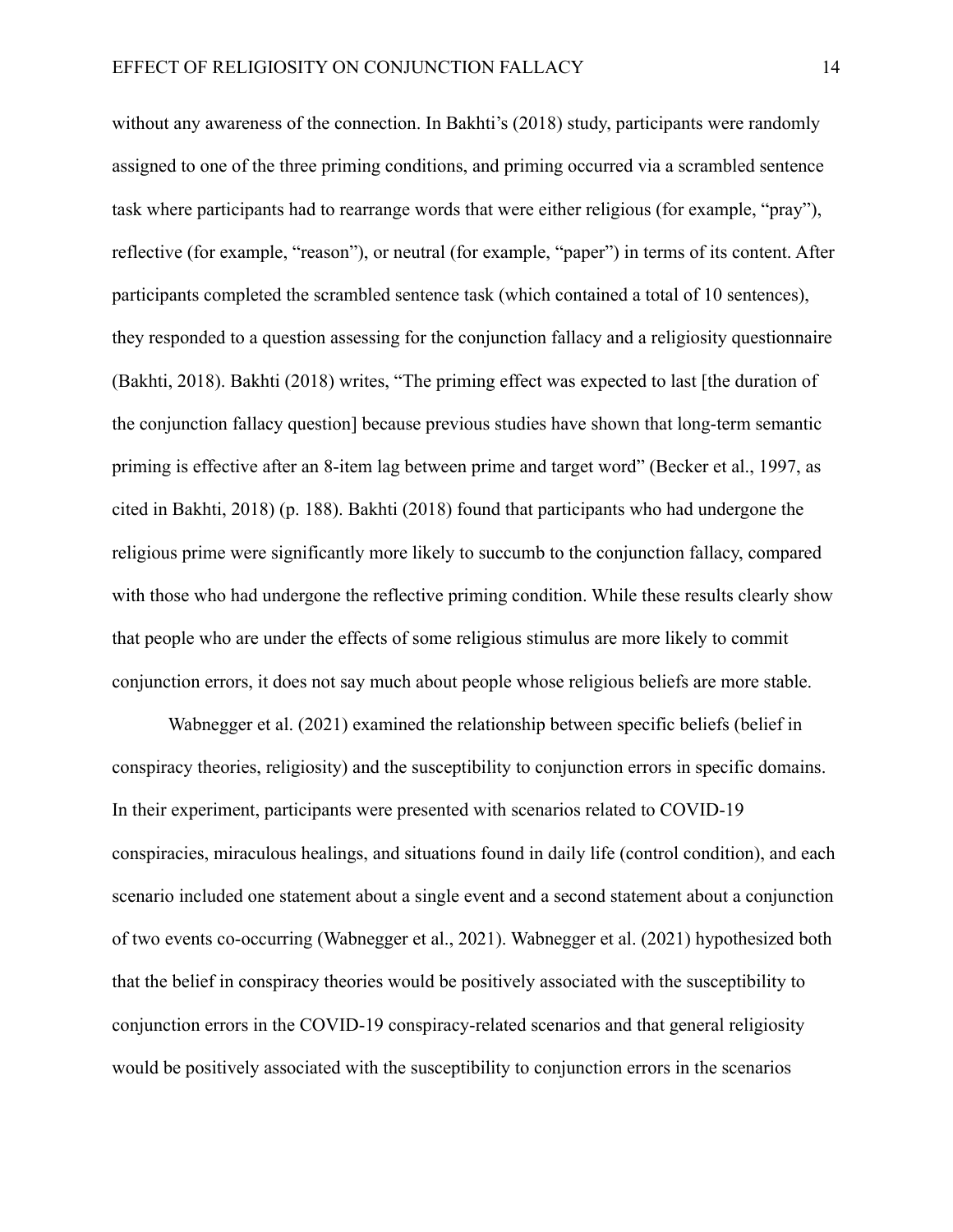describing miraculous healings. Belief in conspiracy theories was measured using the Generic Conspiracist Beliefs Scale (GCB) (Brotherton et al., 2013), which measures the susceptibility to believe in conspiracy theories using 15 items, such as "Certain celebrities and/or public figures actually faked their own deaths in order to escape the spotlight" and "The government has employed people in secret to assassinate others", rated on a five-point Likert-type scale, where 1 indicates that a particular statement is definitely not true and 5 indicates that it is definitely true (see Table 2) (Wabnegger et al., 2021). General religiosity was measured using the general religiosity subscale of the multidimensional instrument for the measurement of religious-spiritual well-being (MI-RSWB 48) (Unterrainer et al., 2010, as cited in Wabnegger et al., 2021), which uses 8 items, such as "My faith gives me a feeling of security." and "It is possible for me to find contentment in intimate conversations with God." and has it that items are rated on a six-point Likert-type scale, where 1 indicates that a person strongly disagrees with a particular statement and 6 indicates that they strongly agree (see Table 3 for an English version of the general religiosity subscale of the MI-RSWB 48) (Unterrainer et al., 2012; Wabnegger et al., 2021). They found that the number of conjunction errors committed in the domain related to COVID-19 conspiracies was only associated with the belief in conspiracy theories, whereas the number of conjunction errors committed in the domain describing miraculous healings was only associated with general religiosity (Wabnegger et al., 2021). Additionally, there was no association between the assessed beliefs and conjunction errors committed in the control condition. These results suggest that susceptibility to the conjunction fallacy is domain-specific and that it might *not* be valid to assert that religiosity makes one more susceptible to the conjunction fallacy more generally.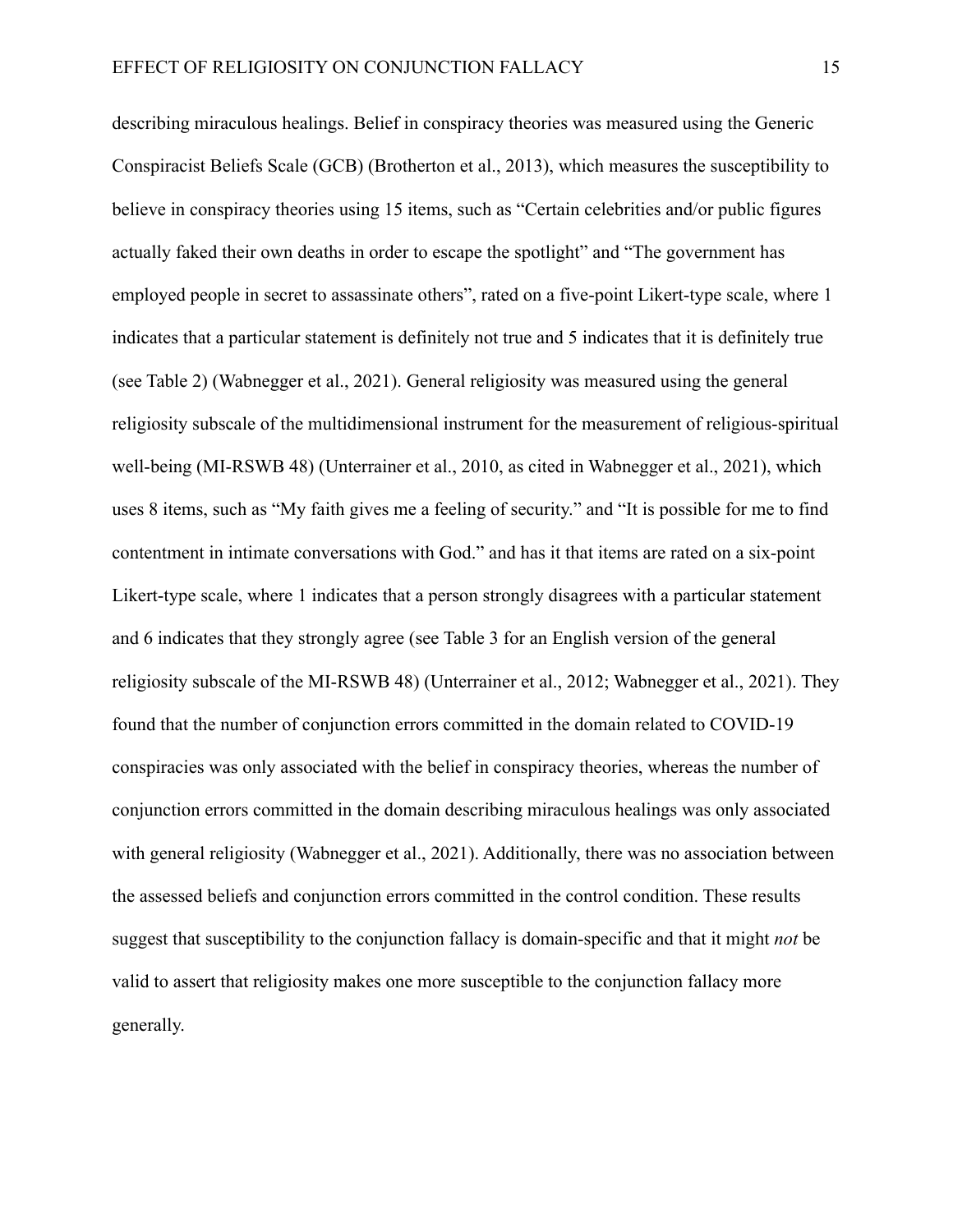Park (2007) codified both religion and spirituality as a *meaning system* consisting of cognitive, motivational, and affective components, and these components are reflected in a person's global beliefs, global goals, and a sense of meaning or purpose (Park, 2005; Reker & Wong, 1988, as cited in Park, 2007). Under this view, both religion and spirituality can act as a significant constituent through which people interpret, evaluate, and respond to their experiences and encounters. Park (2007) suggests that understanding both religiousness and spirituality in this way allows for a more clear portrayal of the various pathways through which both may influence psychological and physical health, and these pathways include a sense of meaning and purpose that religion can provide; social support; attributing scared qualities to an object or goal; people's perceptions of the extent to which various forces, including themselves, people who are more powerful than them, chance, and God; health behaviors and lifestyle; appreciation for life; and the experiencing of affect or stress. Unfortunately, there is not much existing empirical research that explicitly tests the theories considering both religion and spirituality as a meaning system. Park (2007) writes, "For many of the pathways, suggestive data on the linkages between [both religion and spirituality], the psychosocial mediators, and the physical health outcomes is available, but few studies have actually tested the pathways that have been proposed." (p. 325) But based on everything we have discussed thus far, thinking about both religion and spirituality in terms of a meaning system seems considerably important with regard to understanding what differentiates the ways religious and nonreligious people reason and arrive at conclusions.

But Mahoney and DeMonbreun (1977) compared the problem-solving skills of 30 Ph.D. scientists to those of 15 conservative Protestant ministers. During the experiment, participants were informed that their task was to derive a simple relational rule, where the sequence "2, 4, 6" sufficed as an example of what the rule could generate (Mahoney & DeMonbreun, 1977). They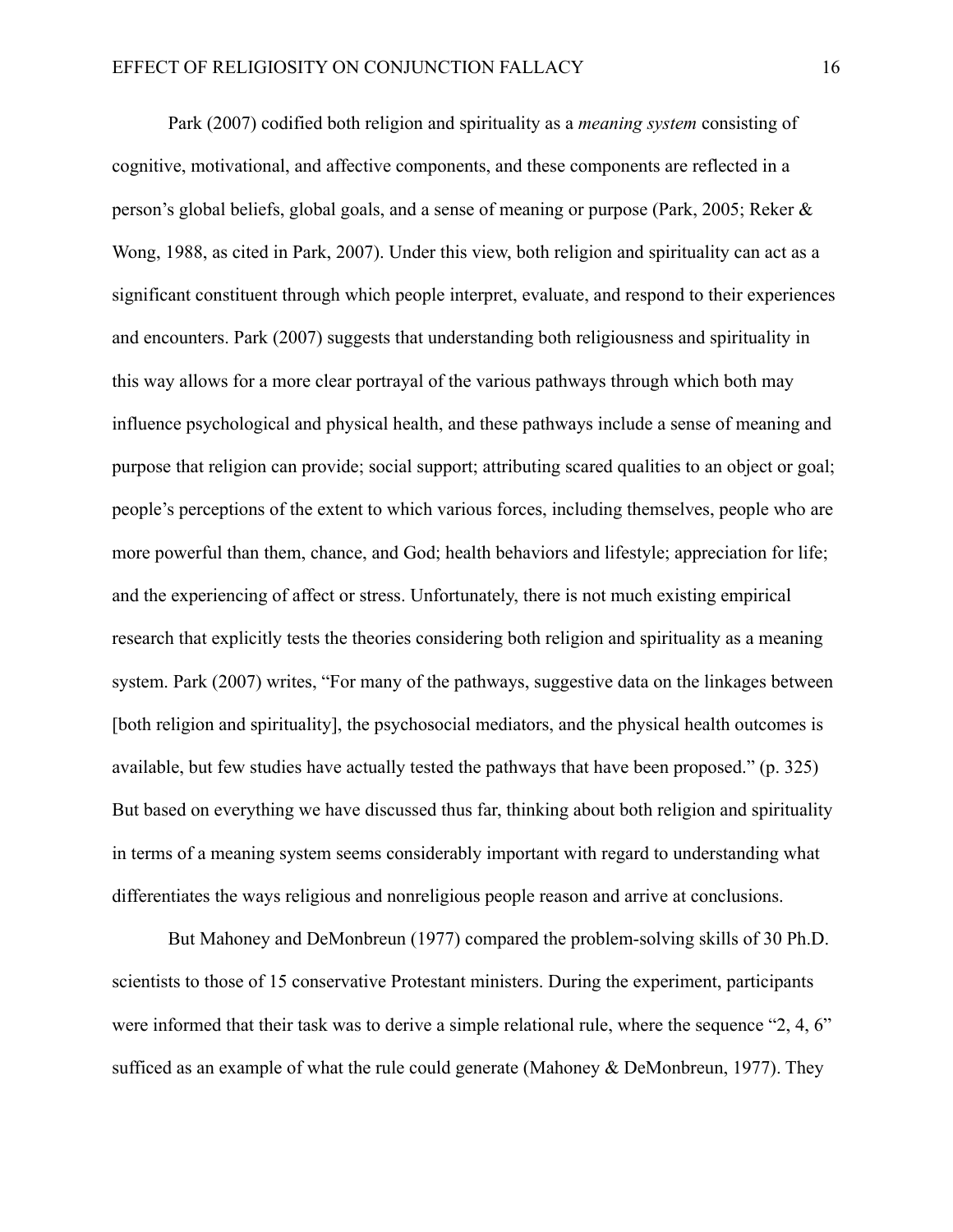were instructed to generate other triads of numbers to test their hypotheses about the rule (Mahoney & DeMonbreun, 1977). The experimenter would inform the participants about whether their triads conformed to the rule (Mahoney & DeMonbreun, 1977). Participants were allowed to declare their hypothesis when they felt confident in its accuracy, but if their hypothesis was incorrect, then they were instructed to continue attempting to derive the rule (Mahoney & DeMonbreun, 1977). The task proceeded until the participants either derived the correct rule, the participants gave up on deriving the rule, or when 10 minutes had passed (Mahoney & DeMonbreun, 1977). Contrary to popular assumption, the difference between the reasoning skills of the scientists and the nonscientists was not significant. Initially, this would seem to contradict both the results of Bakhti's (2018) study and the results of Rogers et al.'s (2018) study, but those two studies focused particularly on the conjunction fallacy instead of reasoning skills more generally. With regard to what Park (2007) found, it seems to be the case that, while it can give color to people's experiences and their interpretations of them, being religious might not result in any change in one's ability to reason sufficiently.

So if there does turn out to be a relationship between religiosity and the conjunction fallacy, is there a reason to think that the reason has something to do with religiosity's relationship to the representativeness heuristic? As Shenhav et al. (2012) has already shown, there does appear to be a link between religiosity and intuitive thinking. And while the representativeness heuristic is also associated with intuitive thinking, they are only related in the sense that appealing to the heuristic goes against what one would expect people to do in accordance with both the conjunction and extension rules in probability theory. That is, to arrive at the conclusion that 85% of people did when they were asked for their response pertaining to the Linda problem would necessarily mean that these people violated standard rules of logic and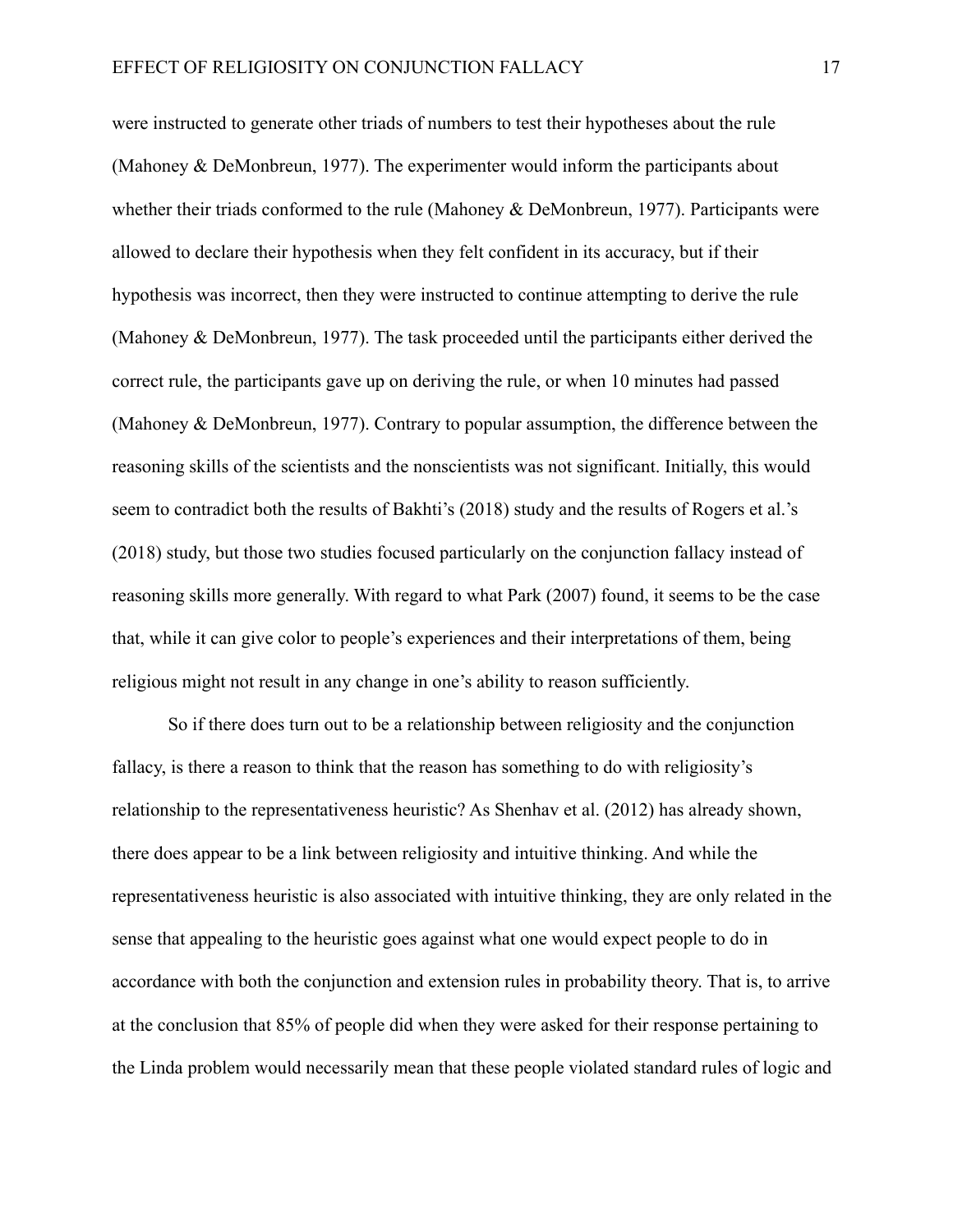probability theory in favor of appealing to the representativeness heuristic (Tversky  $\&$ Kahneman, 1983).

It seems obvious then to suggest that intuition underlies any possible relationship between religiosity and the representativeness heuristic, but, again, Lu (2015) found that those who were characterized better by an analytical-rational cognitive style were not more inclined to adhere to the rules of probability theory that we are concerned with than those who were characterized better by an experiential-intuitive cognitive style—that is to say, variance in cognitive style did not yield any significant differences in terms of likelihood to commit conjunction errors. Even further, with Wabnegger et al. (2021) showing that susceptibility to the conjunction fallacy might be domain-specific, it might only be valid to assert that religiosity could affect responses to problems such as the Linda problem where the content of the representative description is clearly religious in nature. This would have it be the case that nothing about any sort of relationship between religiosity and the representativeness heuristic could be inferred from the fact that so many people arrived at the conclusion that, in the Linda problem, the conjunction is more probable than the single event. After all, the Linda problem makes no explicit mention of religion and there does not seem to be an obvious, or even tangential, connection between the problem and religiosity.

None of this suggests that Tversky and Kahneman (1983) are mistaken in their belief that the representativeness heuristic is the reason that most people arrive at the wrong conclusion about the Linda problem. Instead, it suggests that religiosity and the representativeness heuristic might just have different effects with regard to the conjunction fallacy. Religiosity's effect on the conjunction fallacy seems considerably debatable, whereas the representativeness heuristic's effect on the conjunction fallacy seems much more apparent. Tversky and Kahneman (1983)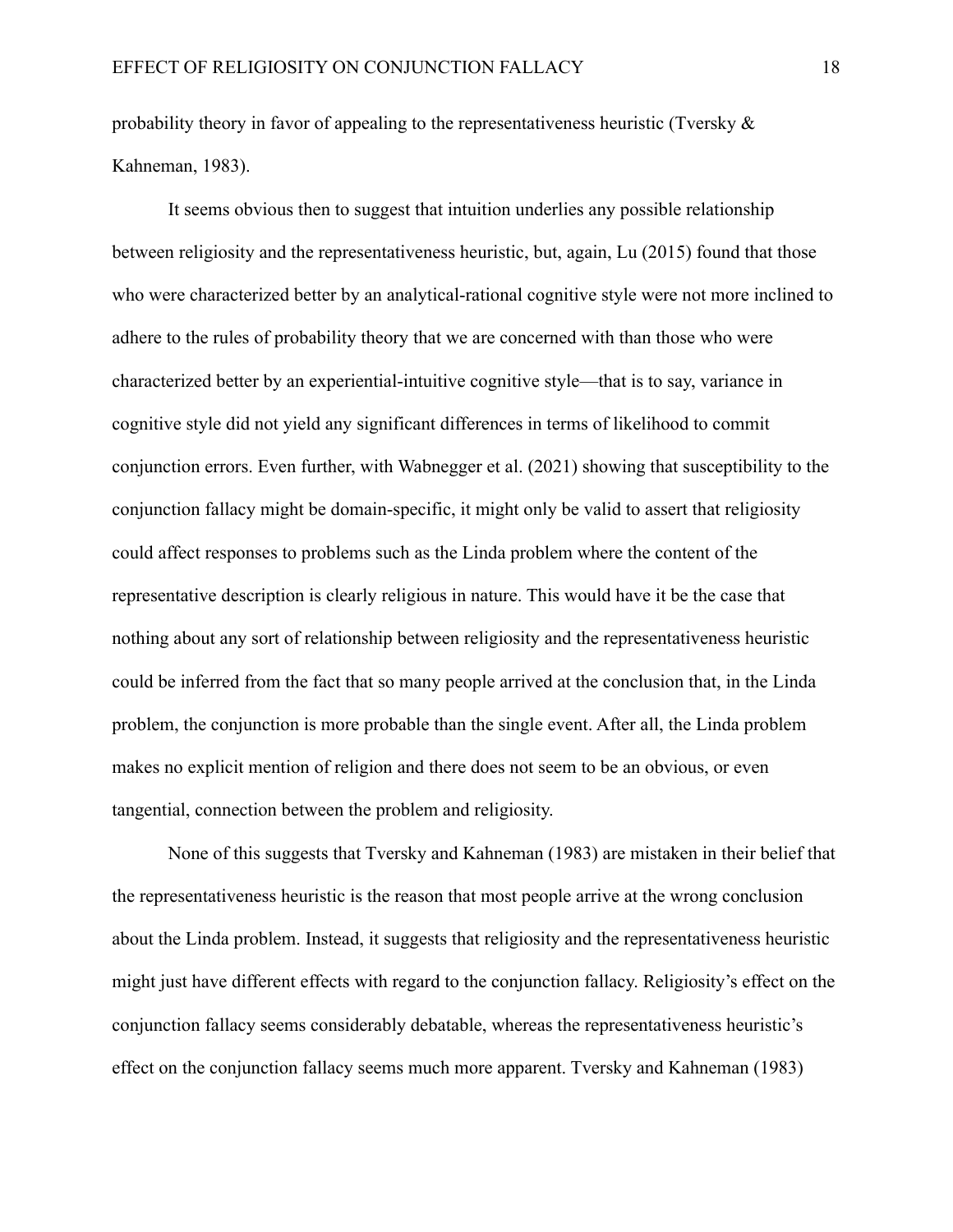argue that intuitive judgments of all sorts, when they are concerned with probabilities, are not likely to be logical or consistent, that is they will fail to satisfy the constraints of probability theory. However, in consideration of the articles explored throughout this paper, it does not seem to be the case that Tversky and Kahneman's (1983) claim entails that the intuition that characterizes religiosity leads to those who are religious committing more conjunction errors.

The findings that I have examined throughout this paper suggest that there is much contention with regard to the effect of religiosity on the conjunction fallacy. While some articles indicate that religiosity (or, at least, a religious prime) leads people to being more likely to commit conjunction errors, other articles indicate the very opposite—that there is no difference, in terms of likelihood to commit conjunction errors, between those who are religious and those who are not. Additionally, there does seem to be a relationship between religiosity and intuitive thinking, but again it is contentious with regard to whether intuitive thinking leads people to being more likely to commit conjunction errors. What we can say for certain is that all of us are equally affected in terms of what the dual-process theory predicts—that is, no matter our religious status, we all deal with the processes entailed by System 1 and System 2. And related articles suppose that, while they might take on a different perspective of their environment, religious people reason just as effectively as those who are nonreligious. Exploring this research topic allowed me to appreciate the interdisciplinary nature of cognitive science and, in particular, the relations between cognitive science, philosophy, psychology, and theology. This paper should have satisfactorily accounted for the various results that have been obtained about the effect of religiosity on the conjunction fallacy.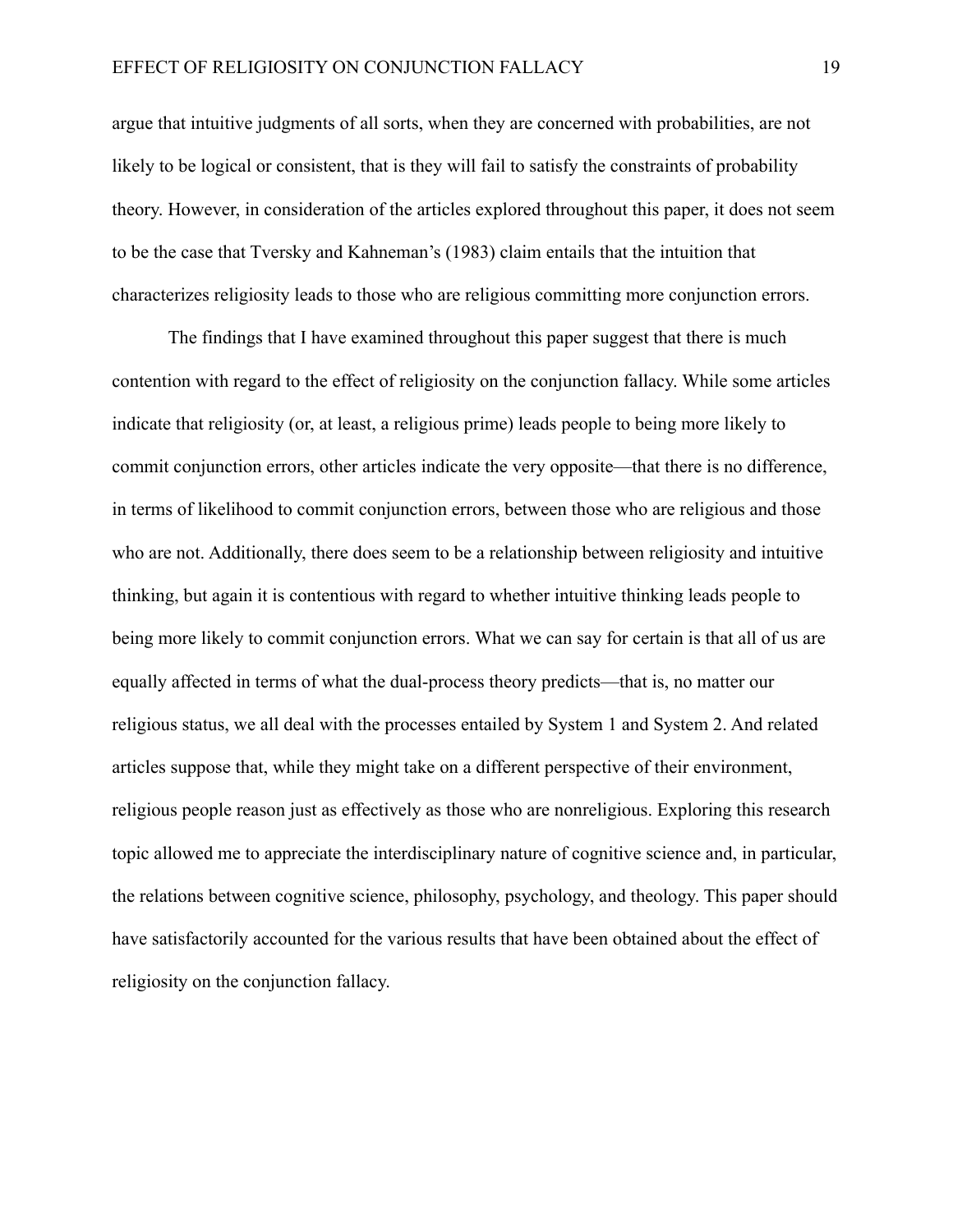#### **References**

- Bakhti, R. (2018). Religious versus reflective priming and susceptibility to the conjunction fallacy. *Applied Cognitive Psychology*, *32*(2), 186–191. <https://doi.org/10.1002/acp.3394>
- Balance Legal Capital LLP. (2018). Litigation superforecasting survey. <https://www.balancelegalcapital.com/litigation-superforecasting-survey/>
- Bargh, J. A. (1989). Conditional automaticity: Varieties of automatic influence in social perception and cognition. In J. S. Uleman & J. A. Bargh (Eds.), *Unintended thought* (pp. 3–51). The Guilford Press.
- Brotherton, R., French, C. C., & Pickering, A. D. (2013). Measuring belief in conspiracy theories: The generic conspiracist beliefs scale. *Frontiers in Psychology*, *4*, 1–15. <https://doi.org/10.3389/fpsyg.2013.00279>
- Holdcroft, B. B. (2006). What is religiosity? *Journal of Catholic Education*, *10*(1), 89–103. <https://doi.org/10.15365/joce.1001082013>

Kahneman, D. (2011). *Thinking, fast and slow*. Farrar, Straus and Giroux.

- Lu, Y. (2015). Is experiential-intuitive cognitive style more inclined to err on conjunction fallacy than analytical-rational cognitive style? *Frontiers in Psychology*, *6*, 1–8. <https://doi.org/10.3389/fpsyg.2015.00085>
- Mahoney, M. J., & DeMonbreun, B. G. (1977). Psychology of the scientist: An analysis of problem-solving bias. *Cognitive Therapy and Research*, *1*(3), 229–238. <https://doi.org/10.1007/bf01186796>
- Moro, R. (2009). On the nature of the conjunction fallacy. *Synthese*, *171*(1), 1–24. <https://doi.org/10.1007/s11229-008-9377-8>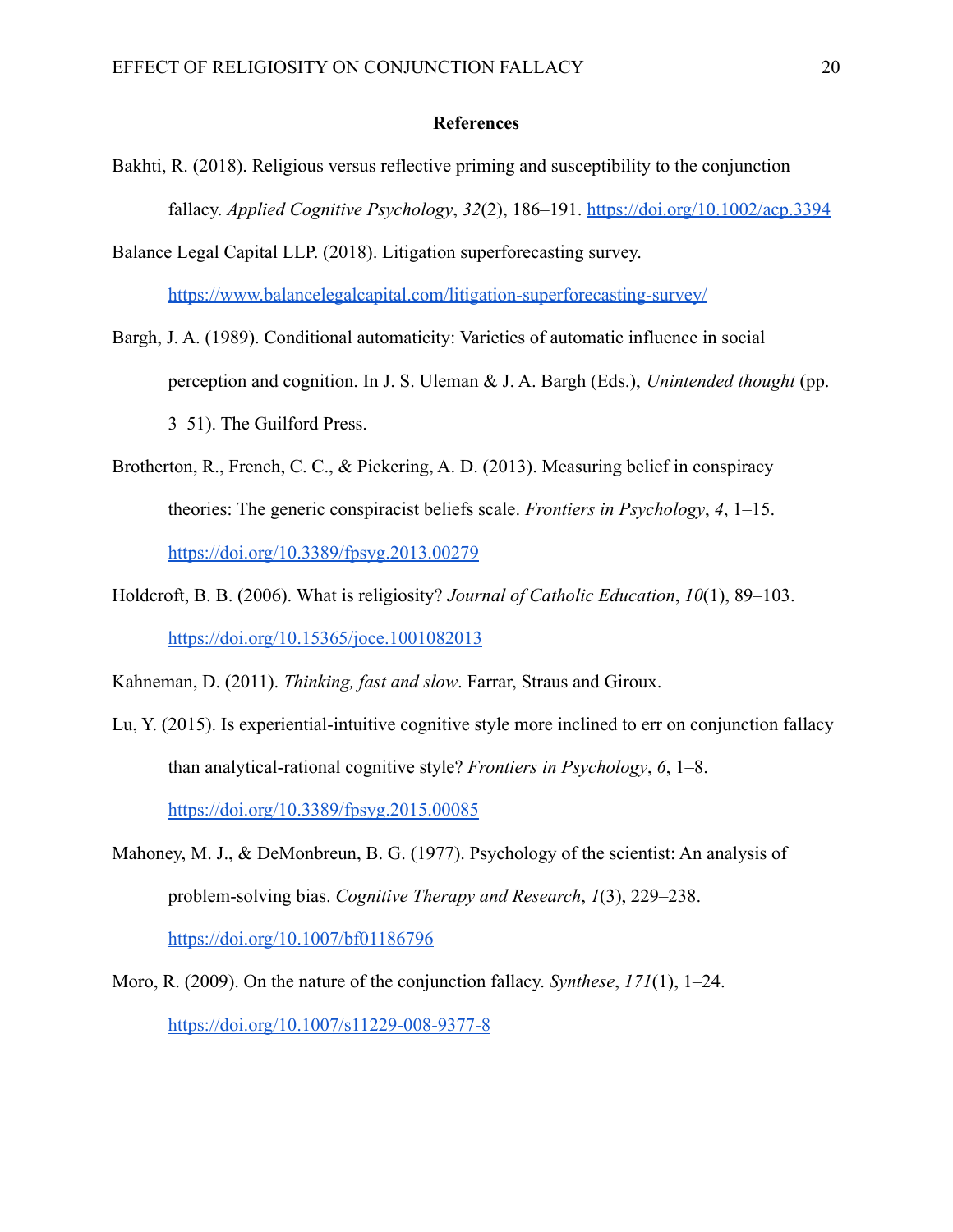Park, C. L. (2007). Religiousness/spirituality and health: A meaning systems perspective. *Journal of Behavioral Medicine*, *30*(4), 319–328.

<https://doi.org/10.1007/s10865-007-9111-x>

- Rogers, P., Fisk, J. E., & Lowrie, E. (2018). Paranormal belief, thinking style preference and susceptibility to confirmatory conjunction errors. *Consciousness and Cognition*, *65*, 182–196. <https://doi.org/10.1016/j.concog.2018.07.013>
- Rothkopf, R. (2018, November 23). *Litigation superforecasting survey results part 1: BLC*. Balance Legal Capital - litigation and arbitration finance. Retrieved from <https://www.balancelegalcapital.com/litigation-superforecasting-miscommunication/>
- Shenhav, A., Rand, D. G., & Greene, J. D. (2012). Divine intuition: Cognitive style influences belief in God. *Journal of Experimental Psychology: General*, *141*(3), 423–428. <https://doi.org/10.1037/a0025391>
- Tay, S. W., Ryan, P. M., & Ryan, C. A. (2016). Systems 1 and 2 thinking processes and cognitive reflection testing in medical students. *Canadian Medical Education Journal*, *7*(2), e97–e103. <https://doi.org/10.36834/cmej.36777>
- Tversky, A., & Kahneman, D. (1983). Extensional versus intuitive reasoning: The conjunction fallacy in probability judgment. *Psychological Review*, *90*(4), 293–315. <https://doi.org/10.1037/0033-295x.90.4.293>
- Unterrainer, H.-F., Nelson, O., Collicutt, J., & Fink, A. (2012). The English version of the multidimensional inventory for religious/spiritual well-being (MI-RSWB-E): First results from British college students. *Religions*, *3*(3), 588–599.

<https://doi.org/10.3390/rel3030588>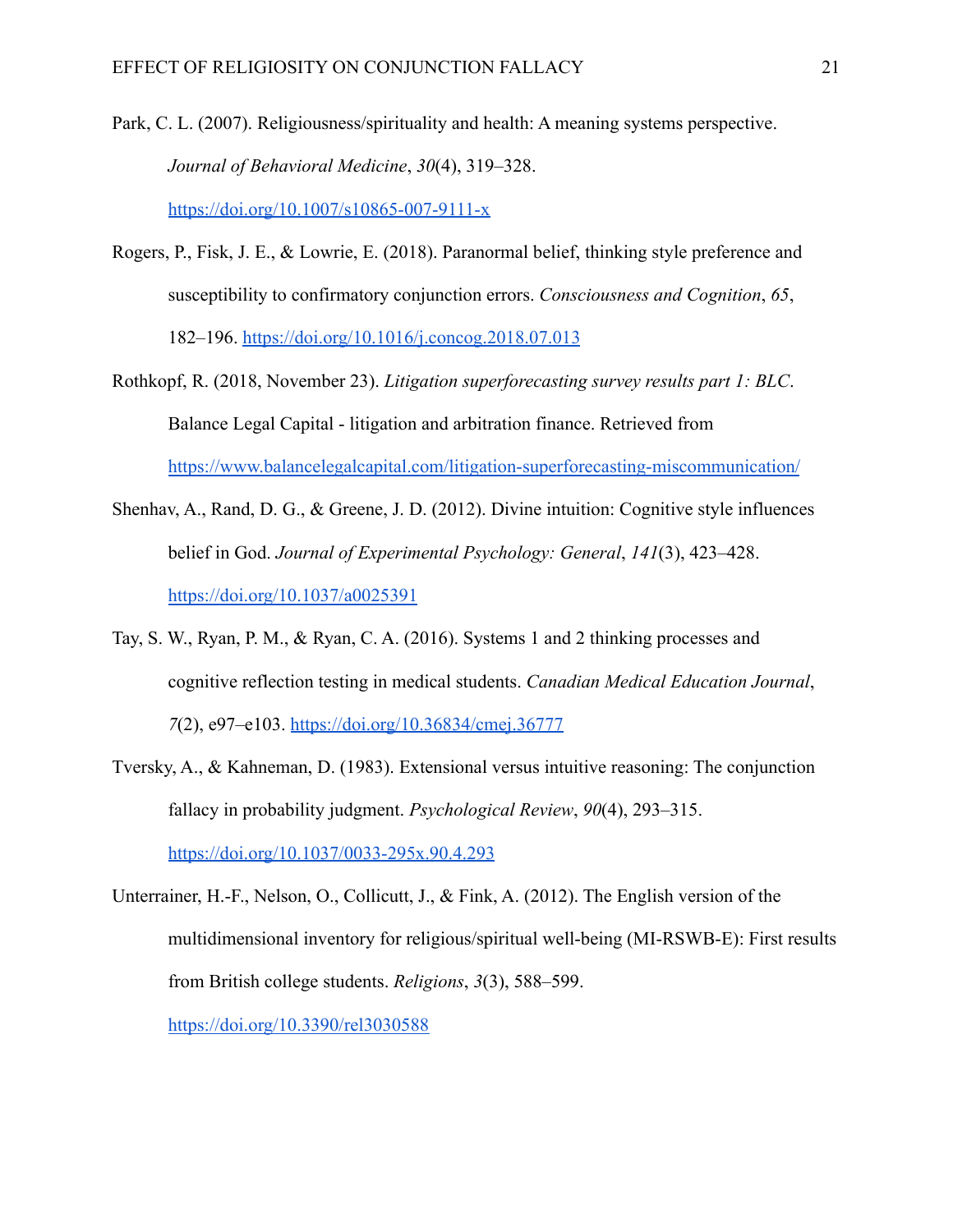- Wabnegger, A., Gremsl, A., & Schienle, A. (2021). The association between the belief in coronavirus conspiracy theories, miracles, and the susceptibility to conjunction fallacy. *Applied Cognitive Psychology*, *35*(5), 1344–1348. <https://doi.org/10.1002/acp.3860>
- Weed, L. E. (2008). The concept of truth that matters. *William James Studies*, *3*, 1–24.

<https://www.jstor.org/stable/26203716>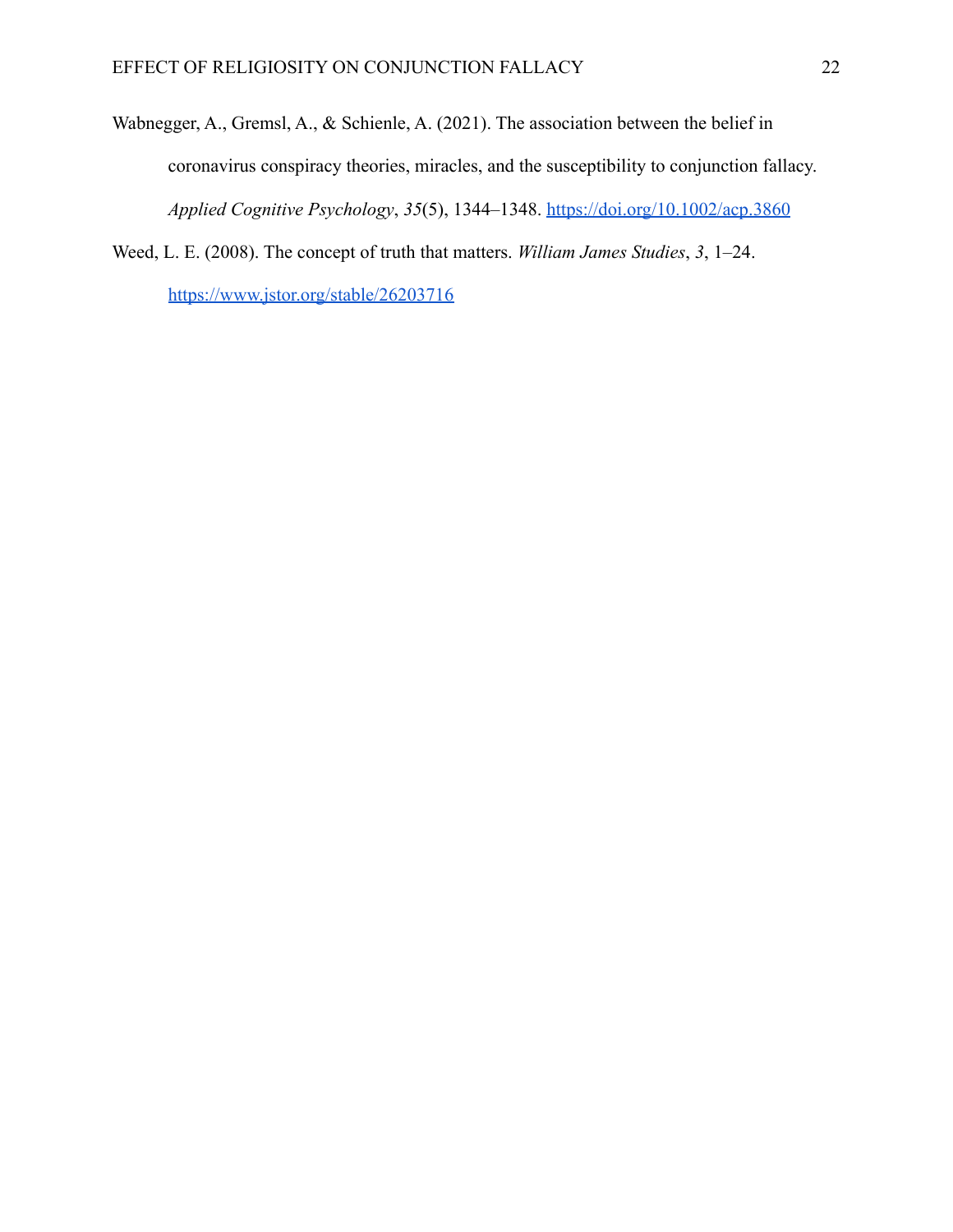# **Table 1**

|                                                                                            |                        | <b>Probability Estimates</b> |
|--------------------------------------------------------------------------------------------|------------------------|------------------------------|
| Items <sup>a</sup>                                                                         | Mean $(\frac{6}{9})^b$ | Median (%)                   |
| Group 1 ( $N = 104$ <sup>c</sup> )                                                         |                        |                              |
| Linda is a bank teller. $(T)$                                                              | 13.3(1.2)              | 10                           |
| Linda is active in the feminist<br>movement. $(F)$                                         | 78.1 (1.8)             | 80                           |
| Linda takes Yoga classes. (Y)                                                              | 42.0(2.2)              | 50                           |
| Linda is a teacher in<br>elementary school. $(P)$                                          | 17.7(1.5)              | 15                           |
| Linda is a bank teller and is<br>active in the feminist<br>movement. $(T \wedge F)$        | 30.2(2.5)              | 30                           |
| Linda takes Yoga classes and<br>is a teacher in elementary<br>school. $(Y \wedge P)$       | 22.3(2.1)              | 15.5                         |
| Group 2 $(N = 37)$                                                                         |                        |                              |
| Linda is a bank teller. $(T)$                                                              | 32.2(4.2)              | 30                           |
| Linda is active in the feminist<br>movement. $(F)$                                         | 67.5(3.8)              | 70                           |
| Linda is an executive. $(D)$                                                               | 39.9(4.3)              | 40                           |
| Linda subscribes to a popular<br>liberal magazine. (M)                                     | 72.0(3.8)              | 80                           |
| Linda is a bank teller and is<br>active in the feminist<br>movement. $(T \wedge F)$        | 38.6(4.2)              | 40                           |
| Linda is an executive and<br>subscribes to a popular<br>liberal magazine. ( $D \wedge M$ ) | 49.8(4.1)              | 50                           |

*Means and Median Probability Estimates in the Experiment*

**Group 3 (***N* **= 41)**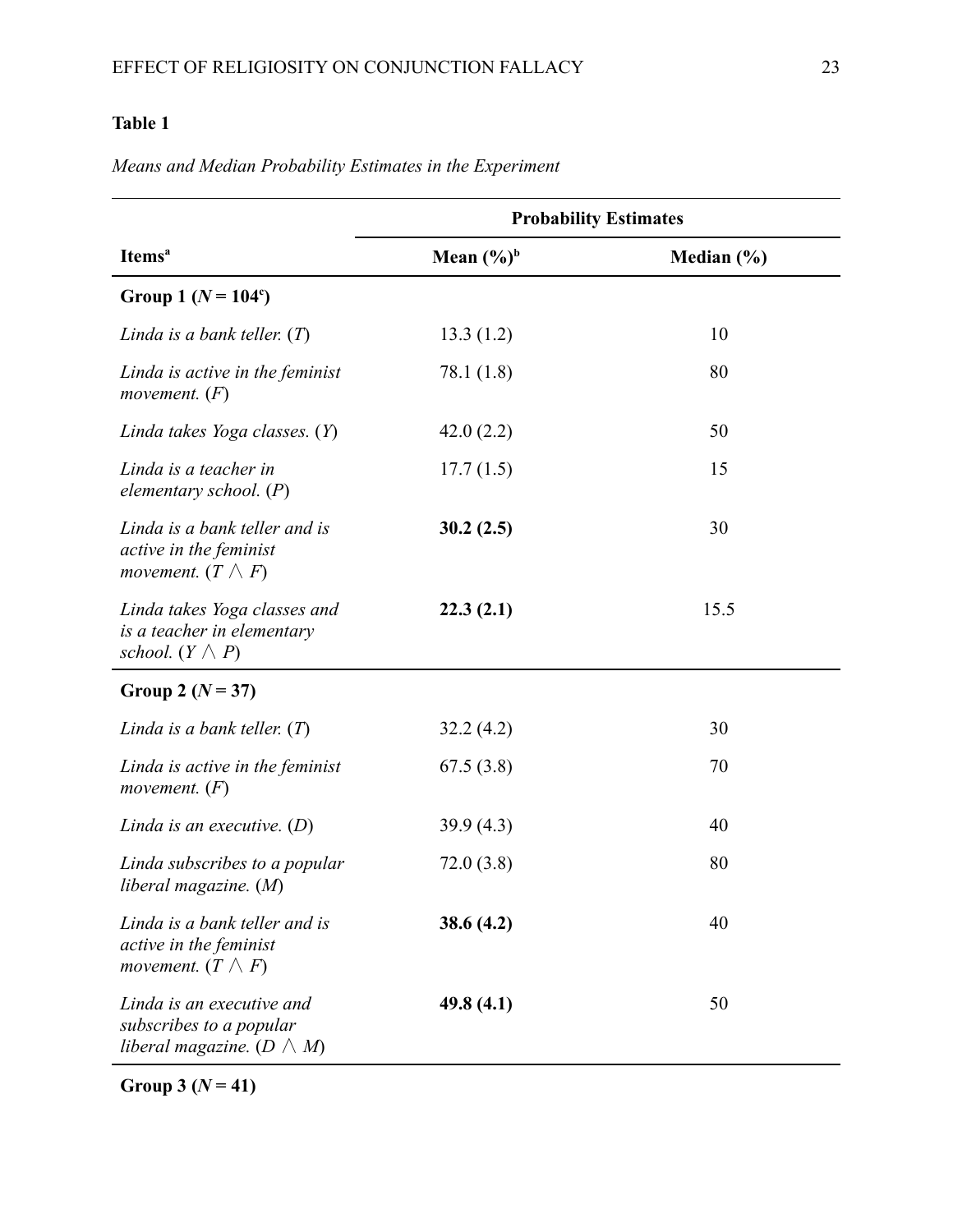| Linda is an avid reader. $(R)$                                                                              | 72.1(2.8) | 80             |
|-------------------------------------------------------------------------------------------------------------|-----------|----------------|
| Linda is active in the feminist<br>movement. $(F)$                                                          | 72.2(2.9) | 80             |
| Linda is an executive. $(D)$                                                                                | 40.0(3.0) | 40             |
| Linda subscribes to a popular<br>liberal magazine. $(M)$                                                    | 68.6(3.5) | 75             |
| Linda is an avid reader and is<br>active in the feminist<br>movement. $(R \wedge F)$                        | 66.9(3.1) | 70             |
| Linda is an executive and<br>subscribes to a popular<br>liberal magazine. ( $D \wedge M$ )                  | 44.5(3.3) | 50             |
| Group 4 $(N = 42)$                                                                                          |           |                |
| Linda is a bank teller. $(T)$                                                                               | 24.3(3.2) | 20             |
| Linda is very shy. $(S)$                                                                                    | 11.7(2.3) | $\overline{7}$ |
| Linda is a teacher in<br>elementary school. $(P)$                                                           | 43.7(4.5) | 50             |
| Linda is active in crafts like<br>needlepoint. $(C)$                                                        | 31.2(3.7) | 20             |
| Linda is a bank teller and is<br><i>very shy.</i> $(T \wedge S)$                                            | 15.2(2.8) | 10             |
| Linda is a teacher in<br>elementary school and is<br>active in crafts like<br>needlepoint. ( $P \wedge C$ ) | 31.4(3.6) | 30             |

*Note.* This table shows the means and median probability estimates of affirmative events and their respective conjunctions. From *Is experiential-intuitive cognitive style more inclined to err on conjunction fallacy than analytical-rational cognitive style?* (p. 4), by Y. Lu, 2015, Lausanne, Switzerland: Frontiers Media SA. Copyright 2015 by Lu.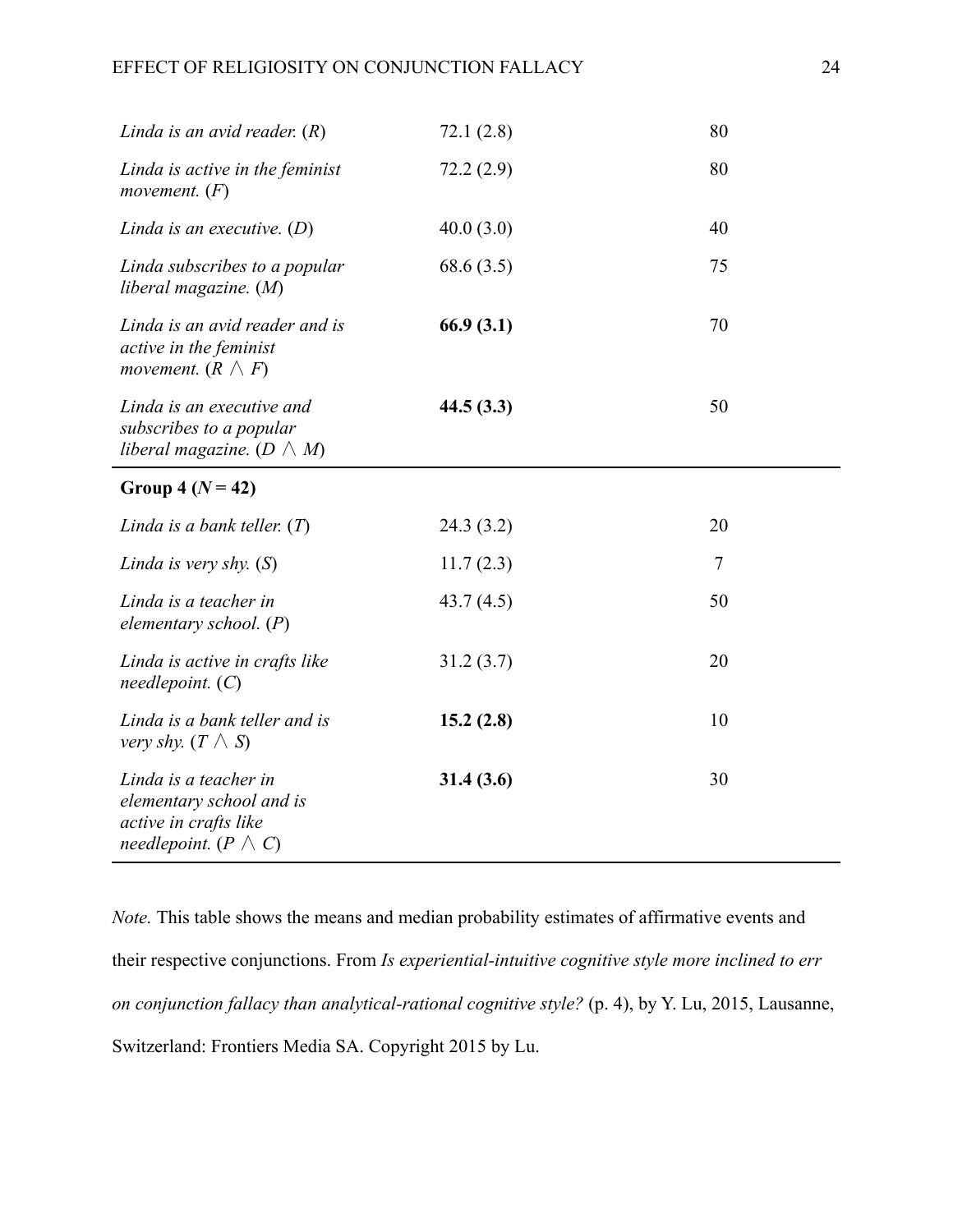$^{\alpha}$ In the version given to participants, the labels *P*, *F*, *T*, *Y*, *R*, *S*, *M*, *C*, *D*, *T*  $\land$  *F*, *Y*  $\land$  *P*, *D*  $\land$  *M*, *R*  $\land$  *F*, *T*  $\land$  *S*, and *P*  $\land$  *C* were omitted. <sup>b</sup> Standard errors with 95% confidence intervals are in parentheses. Boldface indicates a significant difference, relative to the conjunctions and their corresponding unlikely constituents ( $p < 0.05$ ). <sup>c</sup> There are so many more participants in Group 1 because the Experiment was conducted firstly through Group 1, however, the likelihood types of the Group 1's statements are mostly the likelihood type of "Unlikely ∧ Likely" and have not enough data in relation to the types of "Likely ∧ Likely" and "Unlikely ∧ Unlikely."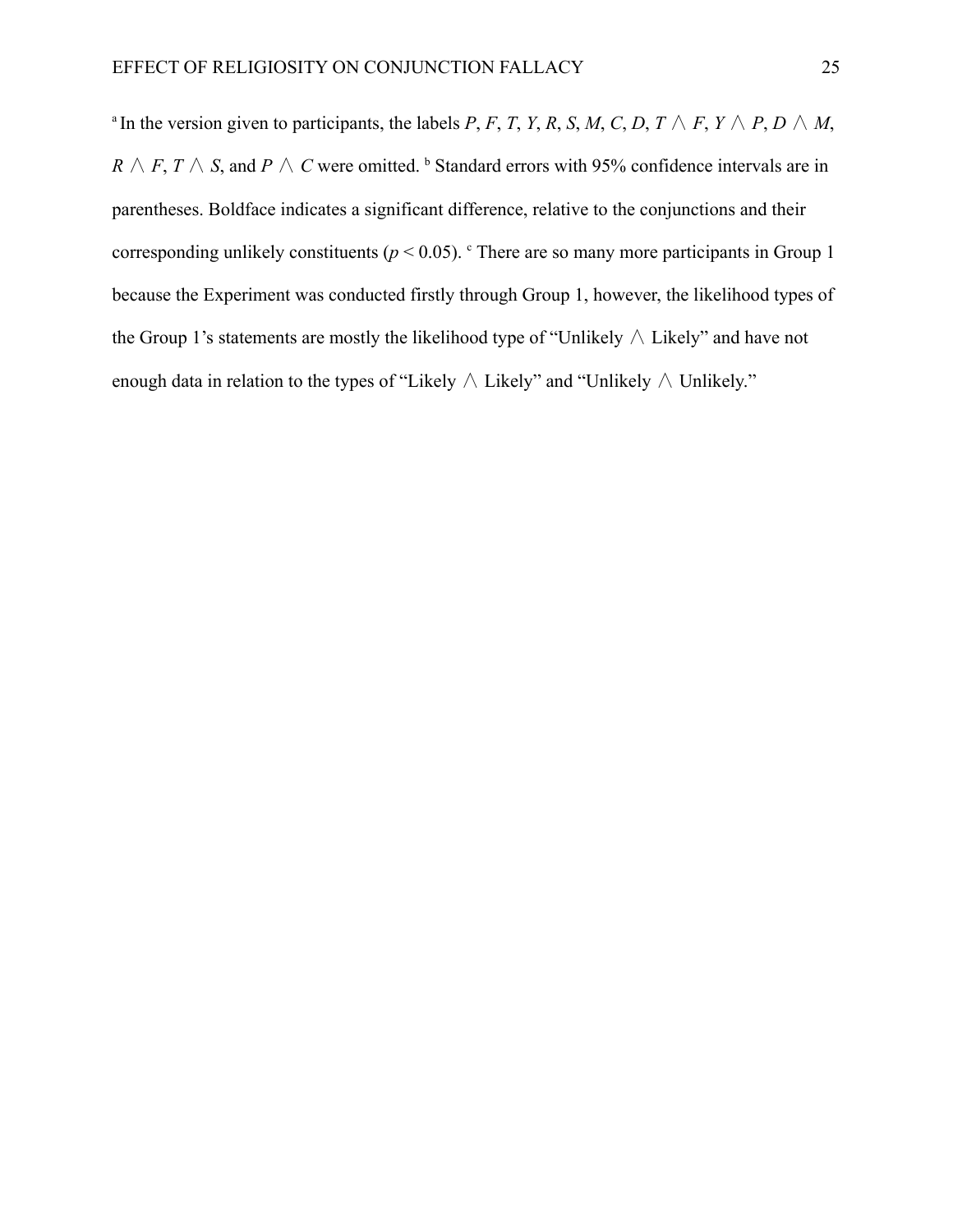# **Table 2**

*GCB Scale Items and Standardized Factor Loadings Obtained with Confirmatory Factor*

*Analysis*

| <b>Scale Item</b> |                                                                                                                                                                  | Factor    |           |           |    |    |
|-------------------|------------------------------------------------------------------------------------------------------------------------------------------------------------------|-----------|-----------|-----------|----|----|
|                   |                                                                                                                                                                  | <b>GM</b> | <b>MG</b> | <b>ET</b> | PW | CI |
| 1.                | The<br>governmen<br>t is<br>involved in<br>the murder<br>of innocent<br>citizens<br>and/or<br>well-know<br>n public<br>figures,<br>and keeps<br>this a<br>secret | 0.75      |           |           |    |    |
| 6.                | The<br>governmen<br>t permits or<br>perpetrates<br>acts of<br>terrorism<br>on its own<br>soil,<br>disguising<br>its<br>involveme<br>nt                           | 0.86      |           |           |    |    |
| 11.               | The<br>governmen<br>t uses<br>people as<br>patsies to<br>hide its<br>involveme<br>nt in                                                                          | 0.82      |           |           |    |    |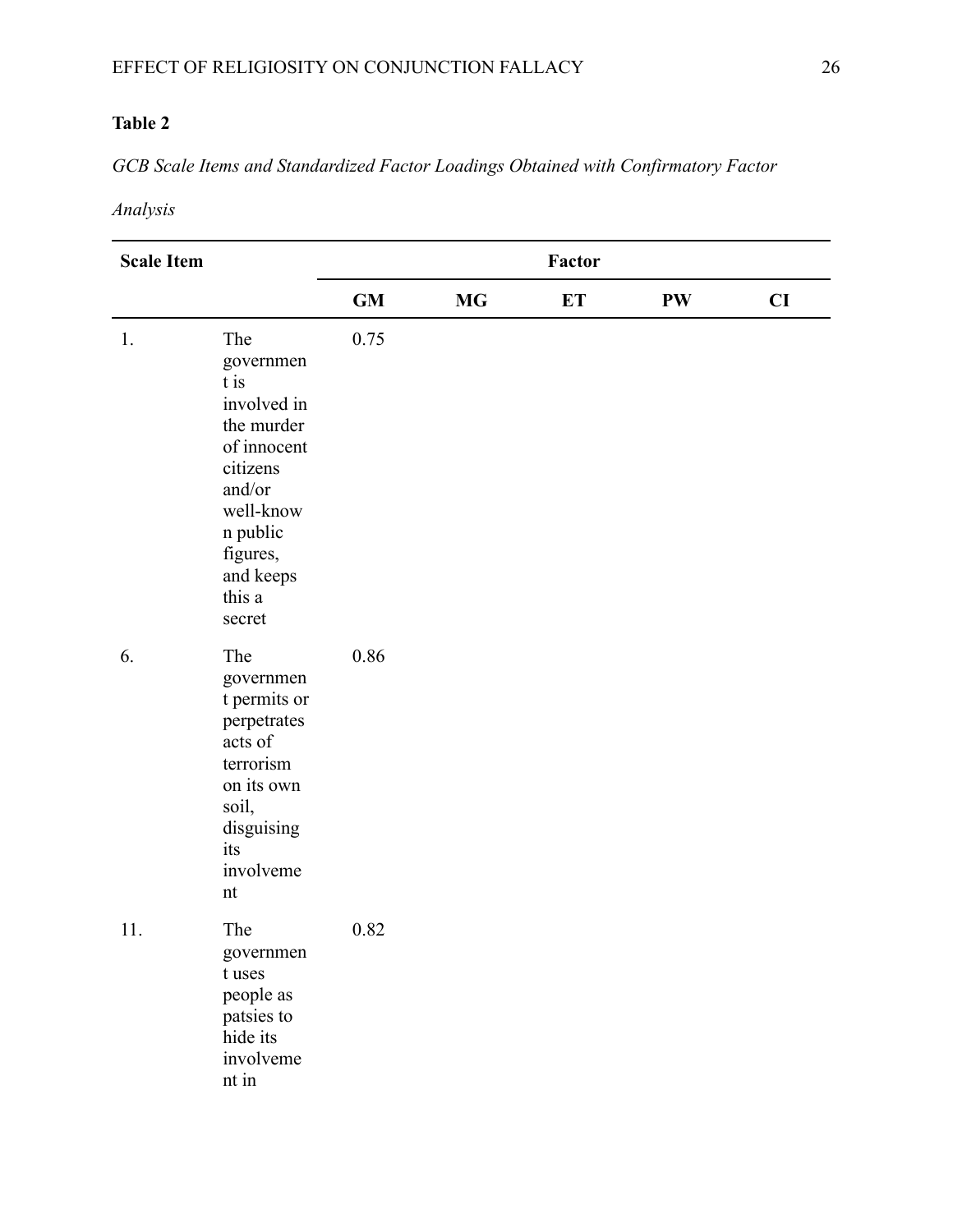|     | criminal<br>activity                                                                                                                                      |      |      |
|-----|-----------------------------------------------------------------------------------------------------------------------------------------------------------|------|------|
| 2.  | The power<br>held by<br>heads of<br>state is<br>second to<br>that of<br>small<br>unknown<br>groups<br>who really<br>control<br>world<br>politics          | 0.77 |      |
| 7.  | A small,<br>secret<br>group of<br>people is<br>responsible<br>for making<br>all major<br>world<br>decisions,<br>such as<br>going to<br>war                | 0.83 |      |
| 12. | Certain<br>significant<br>events<br>have been<br>the result<br>of the<br>activity of<br>a small<br>group who<br>secretly<br>manipulate<br>world<br>events | 0.91 |      |
| 3.  | Secret<br>organizatio<br>ns                                                                                                                               |      | 0.75 |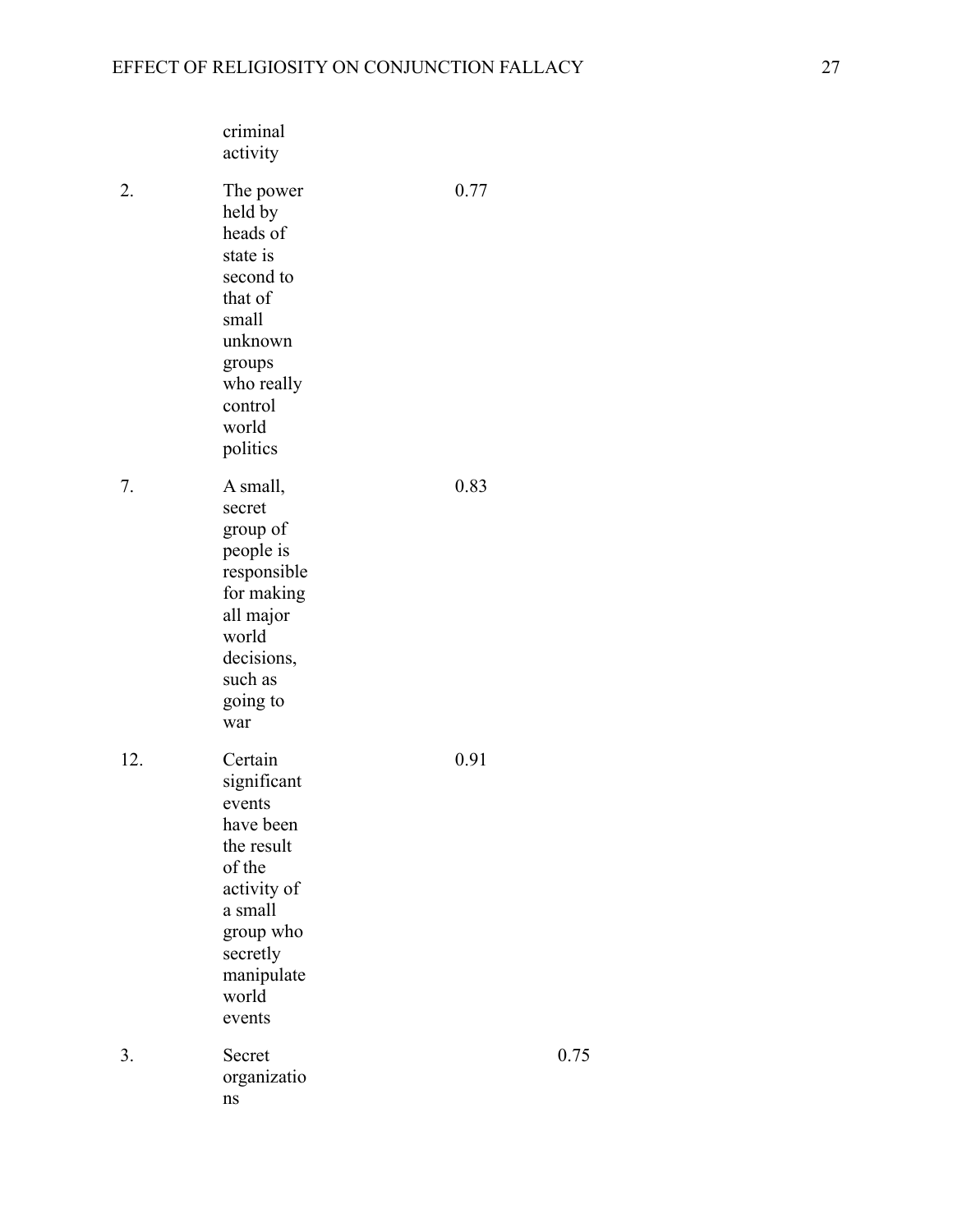|     | communic<br>ate with<br>extraterrest<br>rials, but<br>keep this<br>fact from<br>the public                                                                 |      |      |
|-----|------------------------------------------------------------------------------------------------------------------------------------------------------------|------|------|
| 8.  | Evidence<br>of alien<br>contact is<br>being<br>concealed<br>from the<br>public                                                                             | 0.87 |      |
| 13. | Some UFO<br>sightings<br>and rumors<br>are<br>planned or<br>staged in<br>order to<br>distract the<br>public<br>from real<br>alien<br>contact               | 0.80 |      |
| 4.  | The spread<br>of certain<br>viruses<br>and/or<br>diseases is<br>the result<br>of the<br>deliberate,<br>concealed<br>efforts of<br>some<br>organizatio<br>n |      | 0.74 |
| 9.  | Technolog<br>y with<br>mind-contr<br>ol                                                                                                                    |      | 0.69 |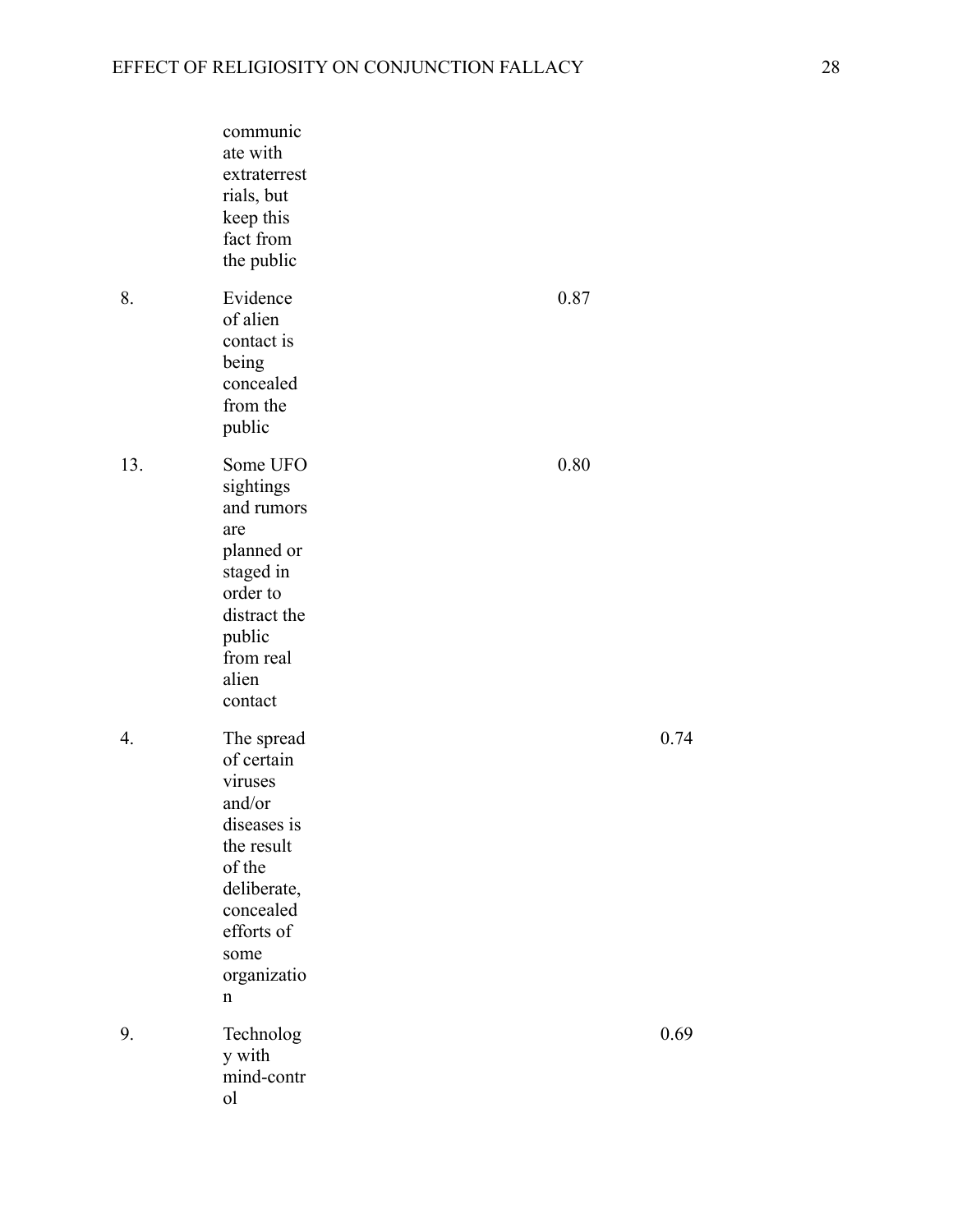|     | capacities<br>is used on<br>people<br>without<br>their<br>knowledge                                                                                                    |      |      |
|-----|------------------------------------------------------------------------------------------------------------------------------------------------------------------------|------|------|
| 14. | Experimen<br>ts<br>involving<br>new drugs<br>or<br>technologi<br>es are<br>routinely<br>carried out<br>on the<br>public<br>without<br>their<br>knowledge<br>or consent | 0.77 |      |
| 5.  | Groups of<br>scientists<br>manipulate<br>, fabricate,<br>or suppress<br>evidence in<br>order to<br>deceive the<br>public                                               |      | 0.69 |
| 10. | New and<br>advanced<br>technology<br>which<br>would<br>harm<br>current<br>industry is<br>being<br>suppressed                                                           |      | 0.75 |
| 15. | A lot of<br>important<br>informatio                                                                                                                                    |      | 0.70 |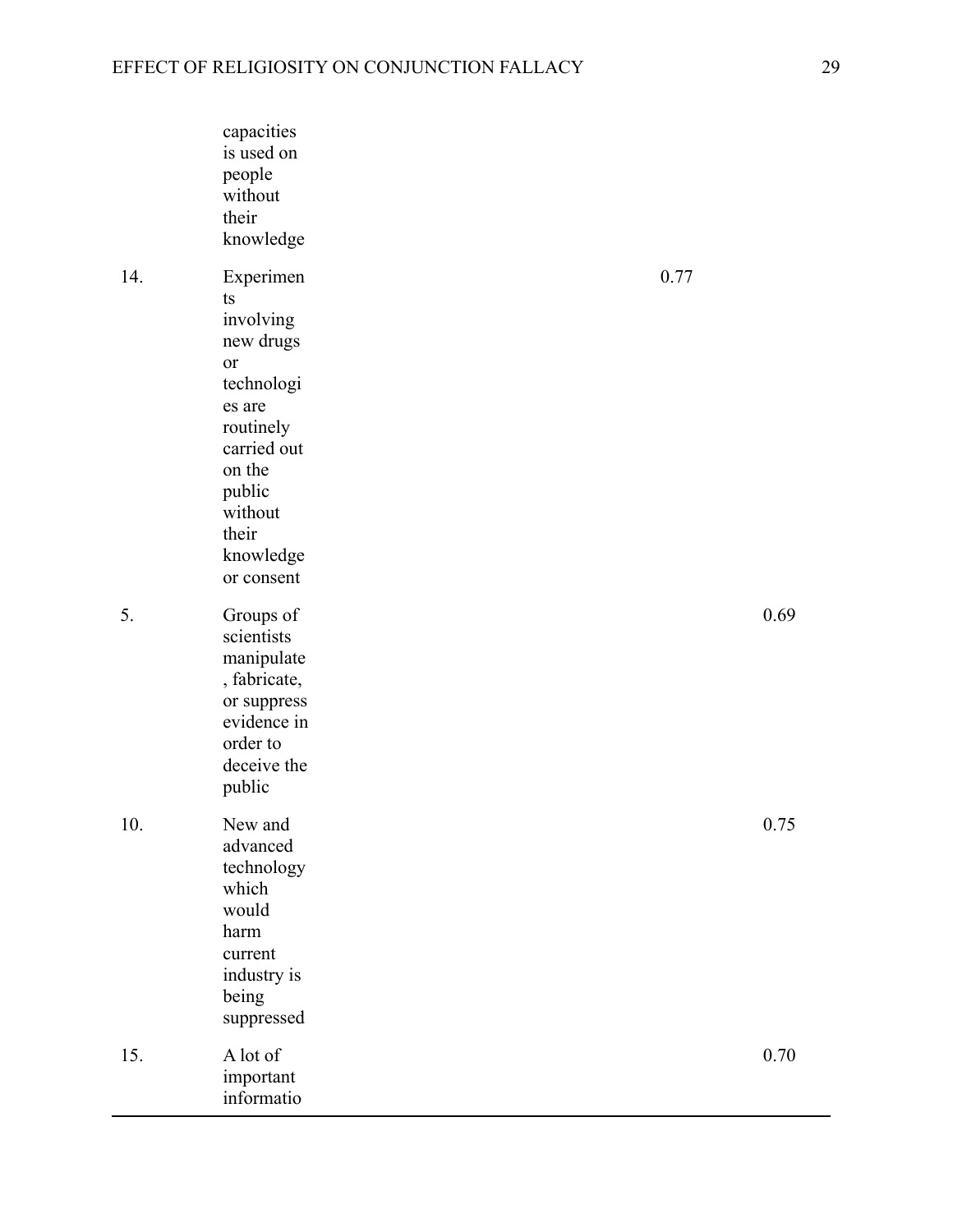| n 18         |
|--------------|
| deliberatel  |
| V            |
| concealed    |
| from the     |
| public out   |
| of           |
| self-interes |
|              |

*Note.* This table shows GCB scale items and their respective standardized factor loadings. Factor loadings are correlation coefficients between observed variables and latent common factors. Factor loadings can also be viewed as standardized regression coefficients, or regression weights. *N* = *225. GM, government malfeasance, ET, extraterrestrial cover-up, MG, malevolent global conspiracies, PW, personal wellbeing, CI, control of information.* From *Measuring belief in conspiracy theories: the generic conspiracist beliefs scale* (p. 8), by R. Brotherton, C. C. French, and A. D. Pickering, 2013, Lausanne, Switzerland: Frontiers Media SA. Copyright 2013 by Brotherton, French, and Pickering.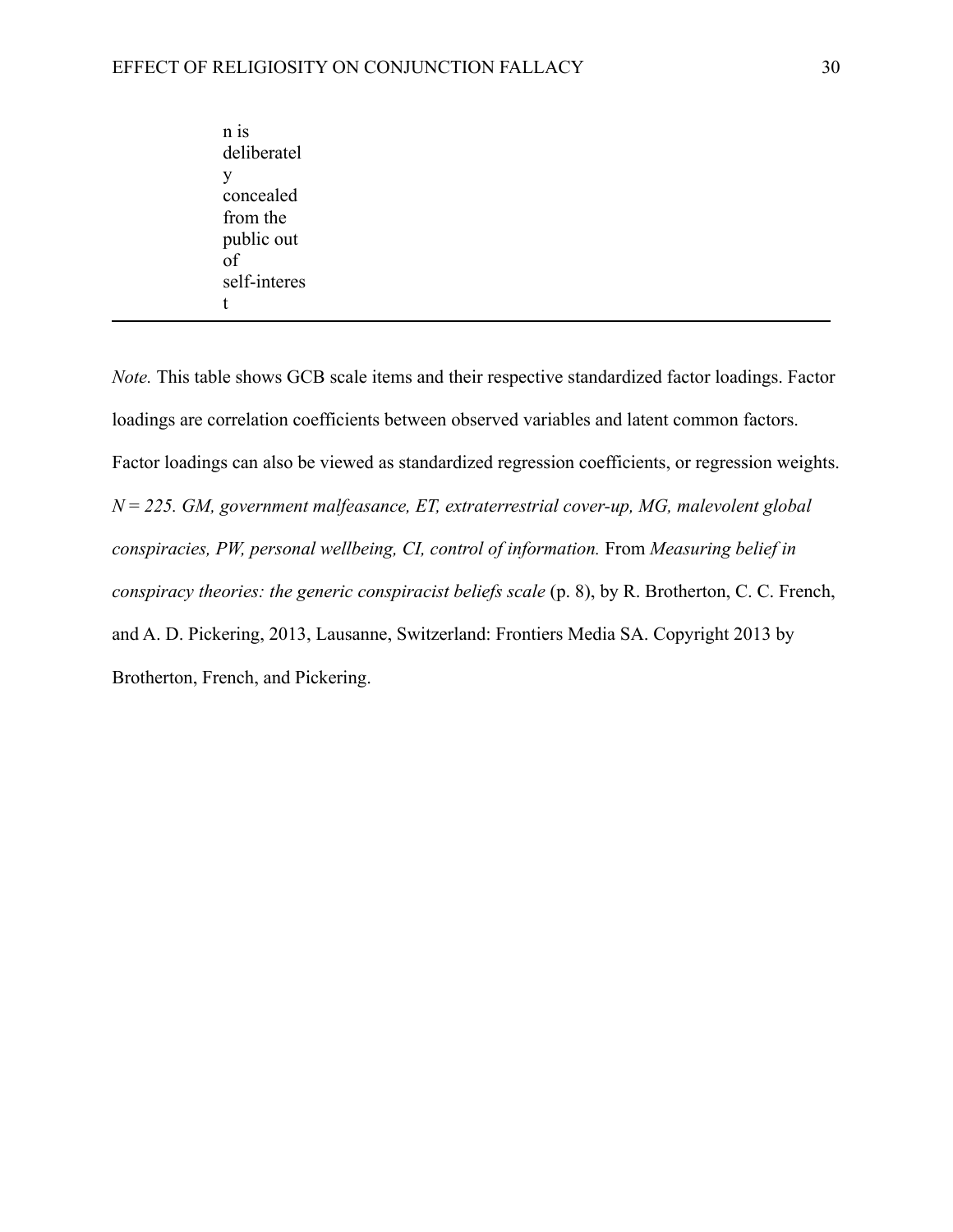# **Table 3**

| Number | Dimension | Item                                                                             |
|--------|-----------|----------------------------------------------------------------------------------|
|        | <b>GR</b> | My faith gives me a feeling of security.                                         |
| 7      | <b>GR</b> | It is possible for me to find contentment in intimate<br>conversations with God. |
| 13     | <b>GR</b> | I will be able to overcome all problems with God's help.                         |
| 19     | <b>GR</b> | In certain moments in my life, I feel very close to God.                         |
| 25     | <b>GR</b> | With God's help, I will be happy once again.                                     |
| 31     | <b>GR</b> | I know that God is merciful.                                                     |
| 37     | <b>GR</b> | I enjoy attending to religious community events.                                 |
| 43     | <b>GR</b> | I feel the presence of God in nature.                                            |

*General Religiosity Inventory for Religious/Spiritual Well-Being*

*Note.* This table shows the general religiosity inventory for religious/spiritual well-being. Number: Item number in the Questionnaire; Dimension: GR = General Religiosity. Adapted from *The English Version of the Multidimensional Inventory for Religious/Spiritual Well-Being (MI-RSWB-E): First Results from British College Students* (p. 598), by H. F. Unterrainer, O. Nelson, J. C. Mcgrath, and A. Fink, 2012, Basel, Switzerland: Multidisciplinary Digital Publishing Institute. Copyright 2012 by Unterrainer, Nelson, Mcgrath, and Fink.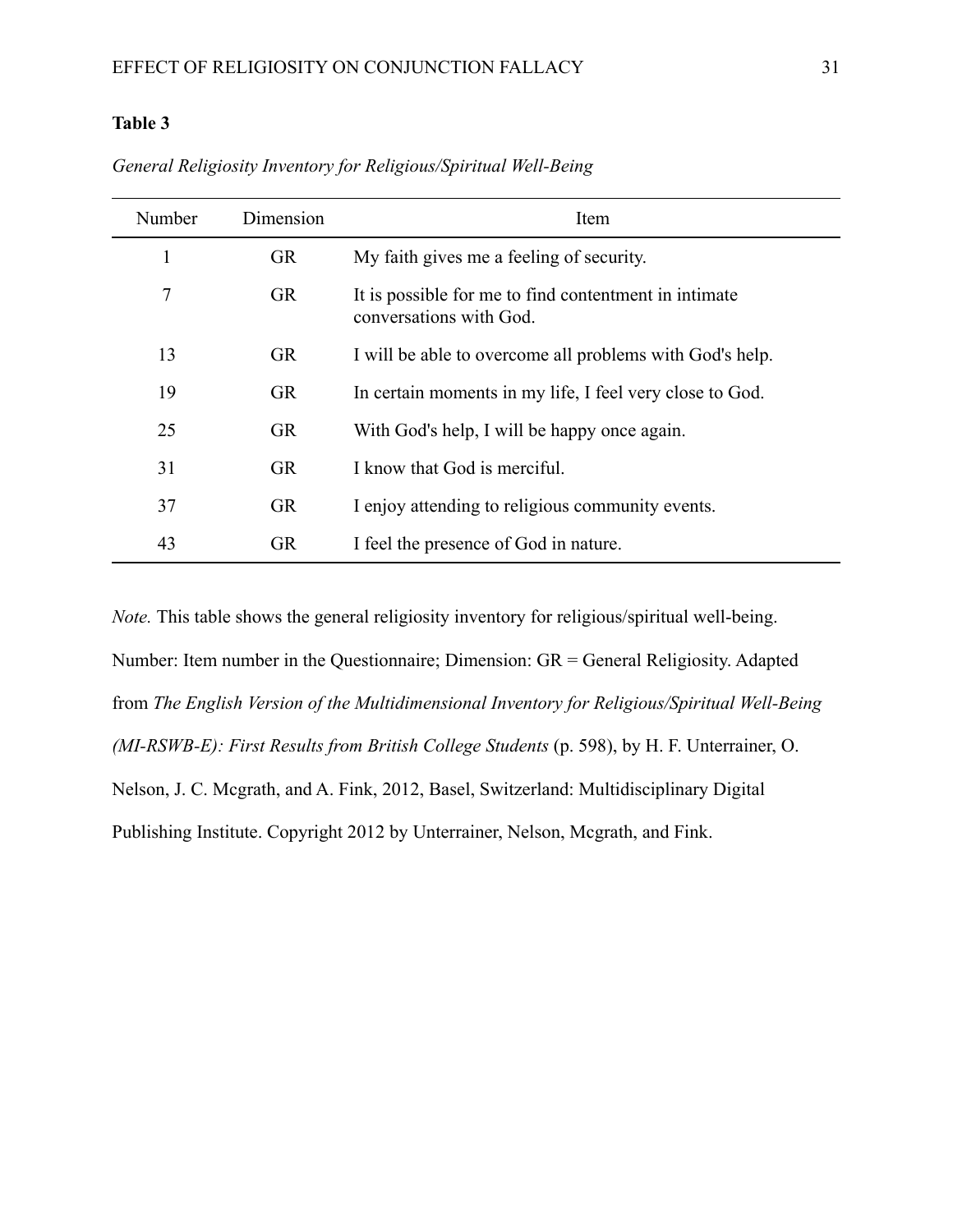### **Appendix**

## **Litigation Superforecasting Survey**

### **PUT A NUMBER ON IT**

**-** *A survey by Balance Legal Capital LLP*

You're a **straight-talking, no-nonsense advisor**.

What do **you** mean when you say **"significant risk"** in your advice? What do you understand when you read **"strong prospects"** in other people's assessments?

As litigation funders, we review numerous merits opinions from litigators and barristers and see little consensus around what people mean by such "probabilistic language" and how those phrases convert into a percentage. Multiple studies have shown that people attach very different meanings to these phrases. We have decided to conduct a study of our own.

We want YOU to **put a number on** *probabilistic* **phrases like this commonly seen in legal advice.**

It will take less than 1 minute of your time.

Participants in the survey will receive the results after the survey period closes. Results will be aggregated and anonymised.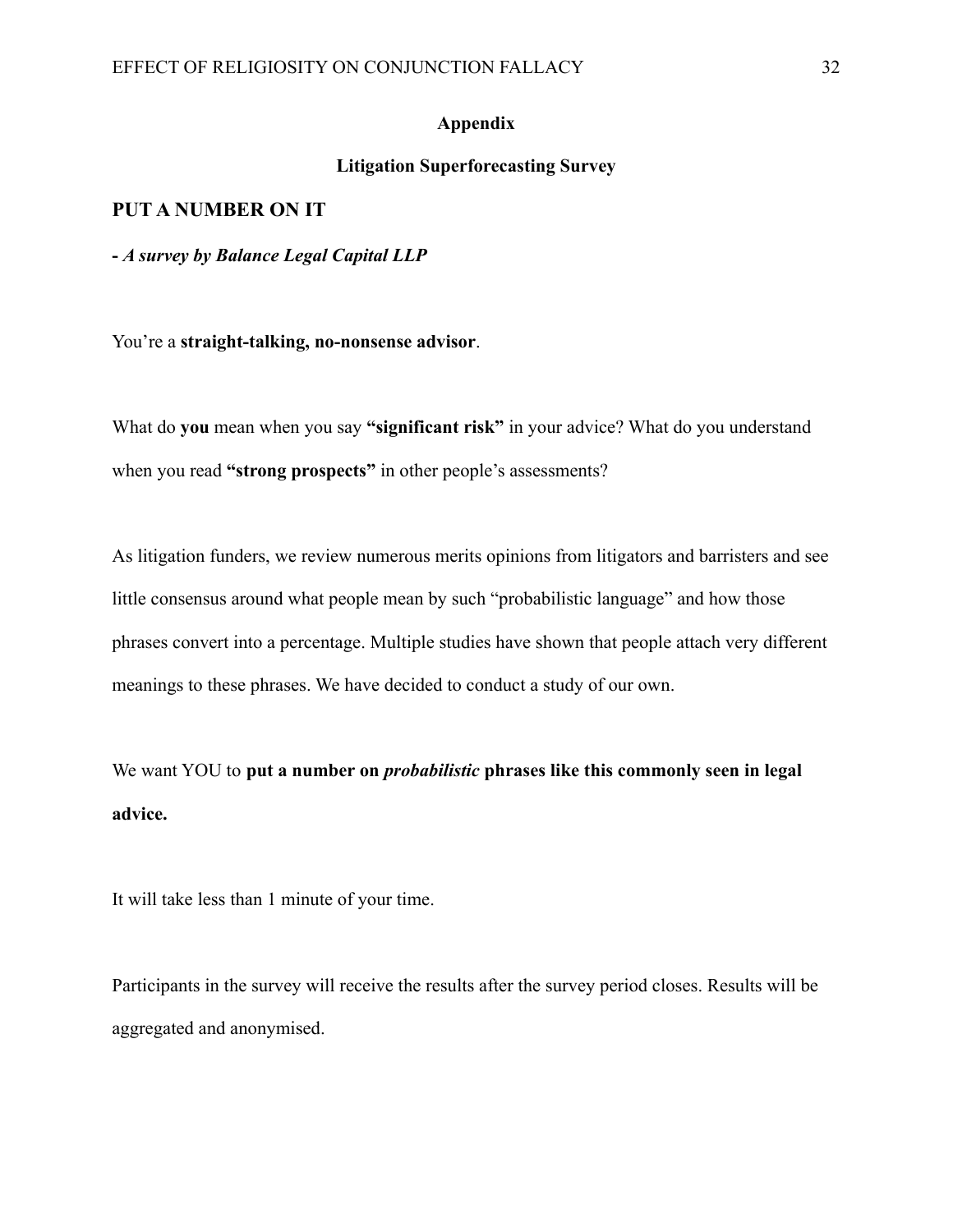Let's find out what our legal community really means.

### *Put a number on it.*

For more on why "putting a number on it" is important, you might like to [read this](https://www.balancelegalcapital.com/litigation-superforecasting-part-1-put-a-number-on-it/).

**1. Please convert these 10 probabilistic phrases into a percentage chance of success; i.e. between 1 - 100.**

**Near certainty** \*

**More likely than not** \*

**Significant likelihood** \*

**Fair chance** \*

**Strong prospects** \*

**Reasonably arguable** \*

**Serious possibility** \*

**Reasonable prospects** \*

**Good prospects** \*

**On balance** \*

**2. What best describes your interaction or role with the legal profession? Please tick one.** \*

⚪ **Lawyer in a law firm** \*